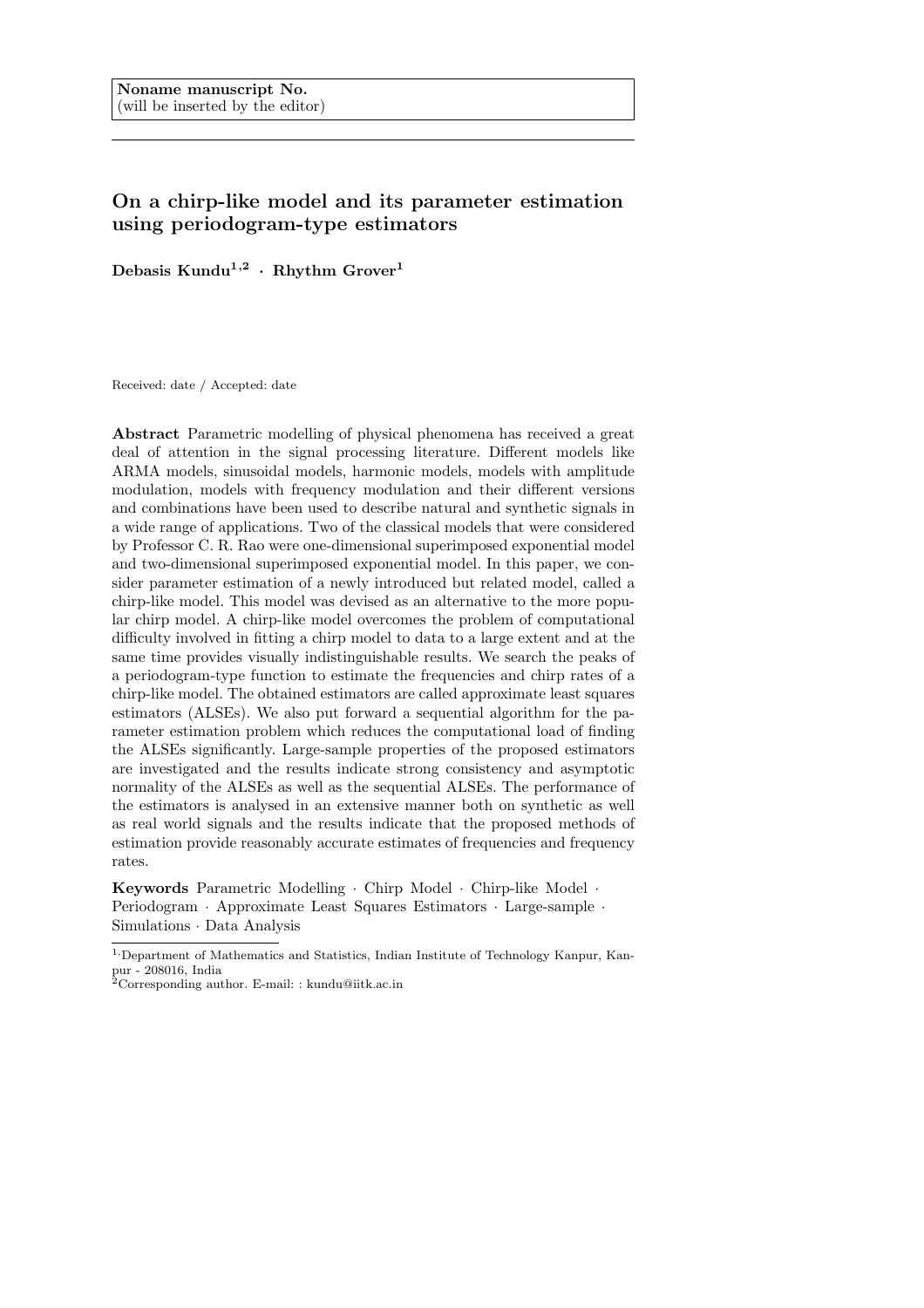### 1 Introduction

The most conventional way of modeling a periodic signal is using a sinusoidal model. A generic form of this model is expressed mathematically as follows:

$$
y(t) = \sum_{j=1}^{p} \{A_j^0 \cos(\alpha_j^0 t) + B_j^0 \sin(\alpha_j^0 t)\} + X(t); \ t = 1, ..., N.
$$
 (1)

Here,  $y(t)$  represents the observed signal at discrete time points  $1, \ldots, N$ , p is the number of sinusoids present in the model,  $A_j^0$ s and  $B_j^0$ s are the amplitudes and  $\alpha_j^0$ s are the frequencies of the signal. The non-sinusoidal part of the signal  $X(t)$  accounts for the noise present in the signal. An entire body of scientific literature has been developed to describe signals exhibiting periodic behaviour in different areas of science and engineering such as audio and speech processing, seismology, electrocardiography, astronomy to mention a few.

Professor C. R. Rao and his collaborators mainly worked on the sinusoidal signal models in their analytic form which is complex valued. These are also known as complex exponential models and can be mathematically expressed as follows:

<span id="page-1-0"></span>
$$
y(t) = \sum_{j=1}^{p} A_j^0 e^{i\alpha_j^0 t} + X(t); \ t = 1, \dots, N.
$$
 (2)

Here,  $A_j^0$ s are complex-valued amplitudes,  $\alpha_j^0 \in (0, \pi)$  are frequencies and  $i = \sqrt{-1}$ . Although the signals observed are real-valued, sometimes it can be useful to consider their complex counterpart for ease in analytical derivations. Professor Rao along with his collaborators treated the problem of estimation of the above model as a non-linear regression problem. He considered the LSEs for the estimation of the unknown parameters of model [\(2\)](#page-1-0) and established their asymptotic properties in an unconventional manner. This was motivated by the fact that the underlying model did not satisfy common sufficient conditions of Jennrich [\[3\]](#page-22-0) or Wu [\[4\]](#page-22-1) and therefore the asymptotic properties were not immediate to follow. Their work led to an elegant way of deriving these statistical properties. Their approach of dealing with this problem has been adapted in this paper as well. For a detailed review on his work in this area, we invoke the interested reader to the recent article on Professor C. R. Rao's contributions to Statistical Signal Processing by the first author [\[18\]](#page-23-0).

In many practical scenarios, the signals are not exactly periodic and a sinusoidal model may not be the "best" to model such signals. A popular alternative is the more flexible chirp model, where the frequencies are linear functions of time. Following is the mathematical expression of a chirp model:

$$
y(t) = \sum_{j=1}^{p} \{A_j^0 \cos(\alpha_j^0 t + \beta_j^0 t^2) + B_j^0 \sin(\alpha_j^0 t + \beta_j^0 t^2)\} + X(t); \ t = 1, ..., N.
$$
 (3)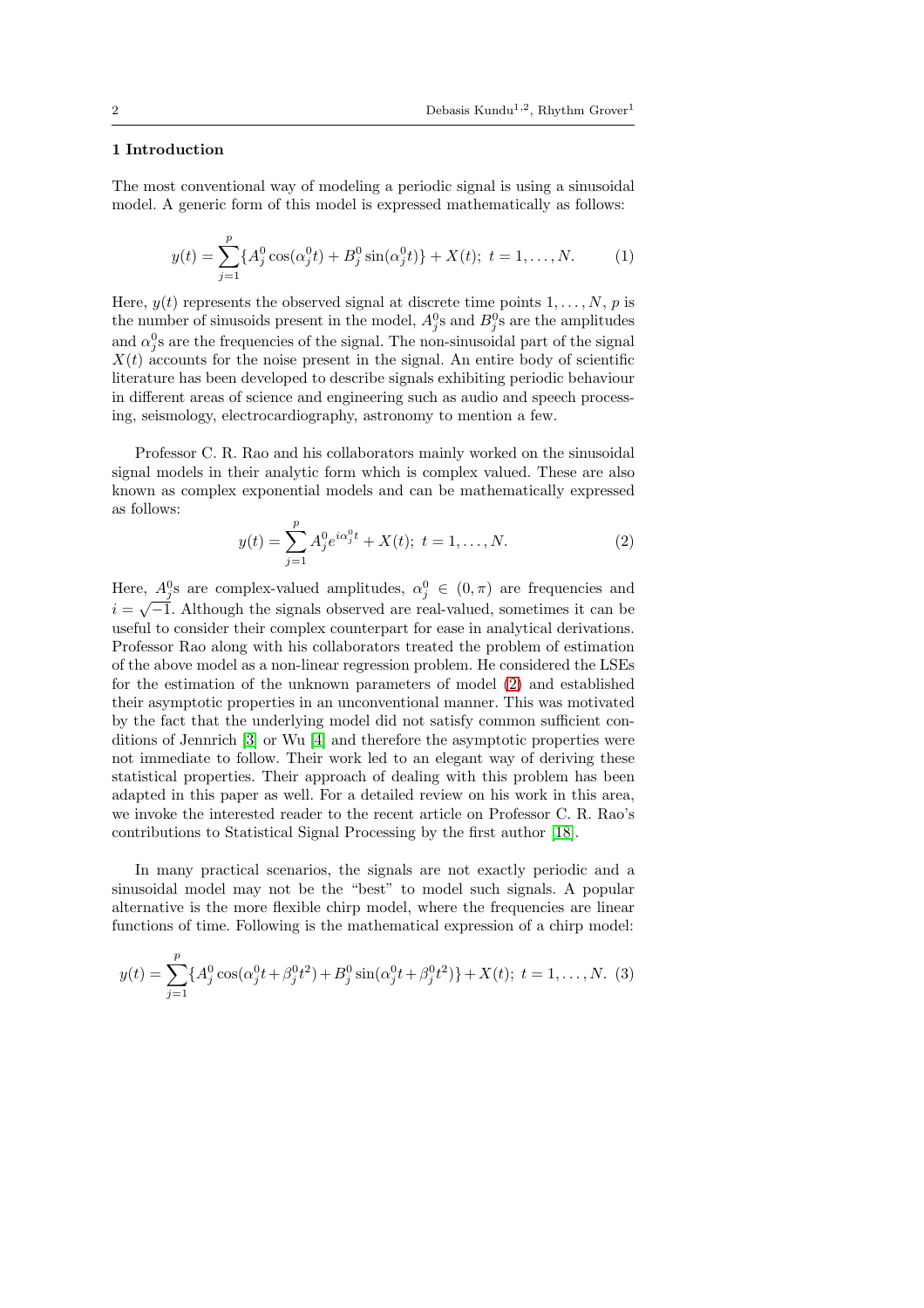Here, as before,  $A_j^0$ s,  $B_j^0$ s are the amplitudes and  $\alpha_j^0$ s are the frequencies of the observed signal  $y(t)$ s, however the frequencies are not constant anymore and  $\beta_j^0$ s are the frequency rates. This model has been applied to natural as well as man-made signals such as bird songs, music, ultrasonic sounds made by bats, whales, biomedical signals like electrencephalography (EEG), electromyography (EMG) and in quantum optics. The reader is referred to Flandrin [\[12\]](#page-23-1) and the references cited therein for more applications of the model. Taking off from the initial works of Bello [\[1\]](#page-22-2), Kelly [\[2\]](#page-22-3) and Abatzoglou [\[5\]](#page-22-4), quite a lot of estimation methods have been proposed for the parameter estimation of this model such as rank reduction method [\[6\]](#page-22-5), phase unwrapping technique [\[7\]](#page-22-6), FFT based method [\[8\]](#page-22-7), quadratic phase transform [\[11\]](#page-23-2), non-linear least squares [\[14\]](#page-23-3) and Monte Carlo importance sampling [\[13\]](#page-23-4) to name a few. However, they suffer from a high computational cost.

In this paper, we consider a practical alternative to a chirp model called a chirp-like model. It has been observed that the two models have almost identical performance. Despite their similar behaviour, there is a huge difference in the computational load that is involved in the fitting of these two models to real world signals. Therefore, it is advantageous from a computational and algorithmic point of view to use a chirp-like model rather than a chirp model in practice. Mathematically, a generic form of a chirp-like model is given by:

$$
y(t) = \sum_{j=1}^{p} \{A_j^0 \cos(\alpha_j^0 t) + B_j^0 \sin(\alpha_j^0 t)\}
$$

$$
+ \sum_{k=1}^{q} \{C_k^0 \cos(\beta_k^0 t^2) + D_k^0 \sin(\beta_k^0 t^2)\} + X(t); \qquad t = 1, ..., N.
$$

Here,  $y(t)$  is the data observed at discrete time points 1 through N. It is decomposed as the sum of a deterministic component and an additive noise component  $X(t)$ . p and q are the number of sinusoids and the number of chirp components present in the signal respectively.  $A_j^0$ s,  $B_j^0$ s,  $C_k^0$ s,  $D_k^0$ s,  $\alpha_j^0$ s and  $\beta_j^0$ s are the unknown parameters that characterise the deterministic part of the signal. Note that the signal is a linear function of the amplitudes  $A_j^0$ s,  $B_j^0$ s,  $C_k^0$ s and  $D_k^0$ s but a non-linear function of the frequencies  $\alpha_j^0$ s and the chirp rates  $\beta_j^0$ s.

Given the data, the problem of describing it using the above model reduces to the estimation of its unknown parameters. The intent of this paper is threefold:

- to motivate the chirp-like model as a proxy to the well-established chirp model in the context of different applications,
- to introduce a computationally efficient and theoretically optimal method of estimation of the parameters of a chirp-like model, and
- to demonstrate the effectiveness of the proposed methodology in practice.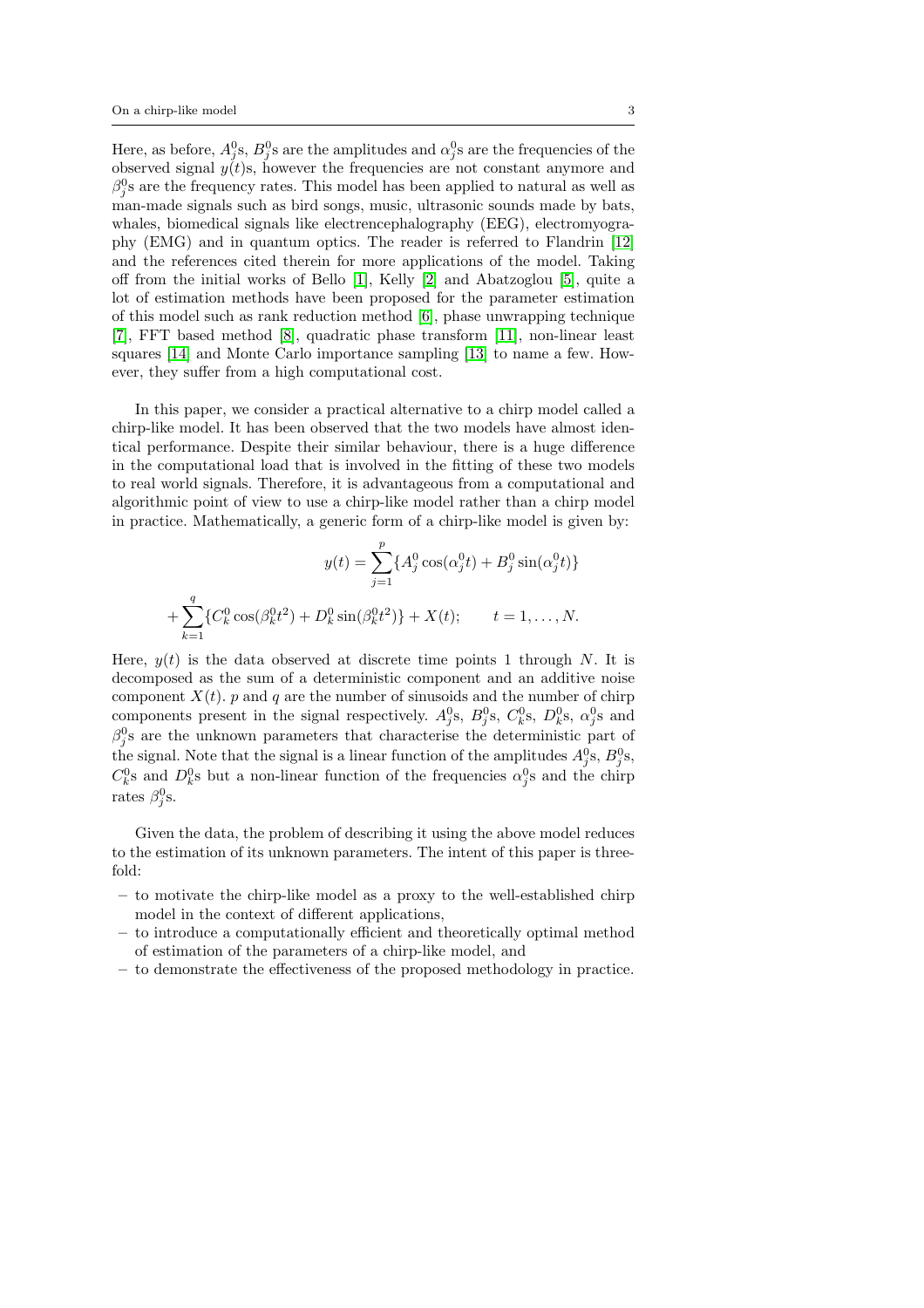

<span id="page-3-1"></span>Fig. 1 Synthesised chirp signal using model equation [\(4\)](#page-3-0) and fitted chirp-like signal.

The paper is organised as follows. The motivation behind the model is presented in the next section. Section [3](#page-4-0) outlines the methodology to obtain periodogram-type estimators of the unknown parameters of a chirp-like model and a theoretical analysis of their properties. A computationally efficient sequential method for the underlying parameter estimation problem is suggested in Section [4.](#page-6-0) In this section, we also state large-sample properties of the sequential estimators. We assess the accuracy of the proposed estimators through extensive simulation and the results are reported in Section [5.](#page-10-0) The performance of the model and the proposed estimators is evaluated on real world signals in Section [6](#page-12-0) and the paper is concluded in Section [7.](#page-15-0) The lemmas required to prove the theoretical results are in Appendix A and the proofs of these results are in the rest of the appendices.

### 2 Motivation behind the chirp-like model

The main motivation behind using a chirp-like model as a surrogate for a chirp model is its ability to envelop a chirp signal completely. We illustrate this on two different chirp signals. These signals are synthesised with one and multiple components present in the chirp model.

The data for the one component chirp model are generated using the following model equation:

<span id="page-3-0"></span>
$$
y(t) = 4\cos(0.05t + 0.005t^2) + 4\sin(0.05t + 0.005t^2); \ t = 1, ..., 50.
$$
 (4)

Here, we consider only the true model without any contamination. To the generated data set we fit a chirp-like model using the sequential method we propose later in this paper. The fitted chirp-like signal is plotted overlapping the synthesised chirp signal in Figure [1.](#page-3-1)

Clearly the above graphical representation of two signals running together reveals that a chirp-like signal is able to clone a chirp signal quite effectively.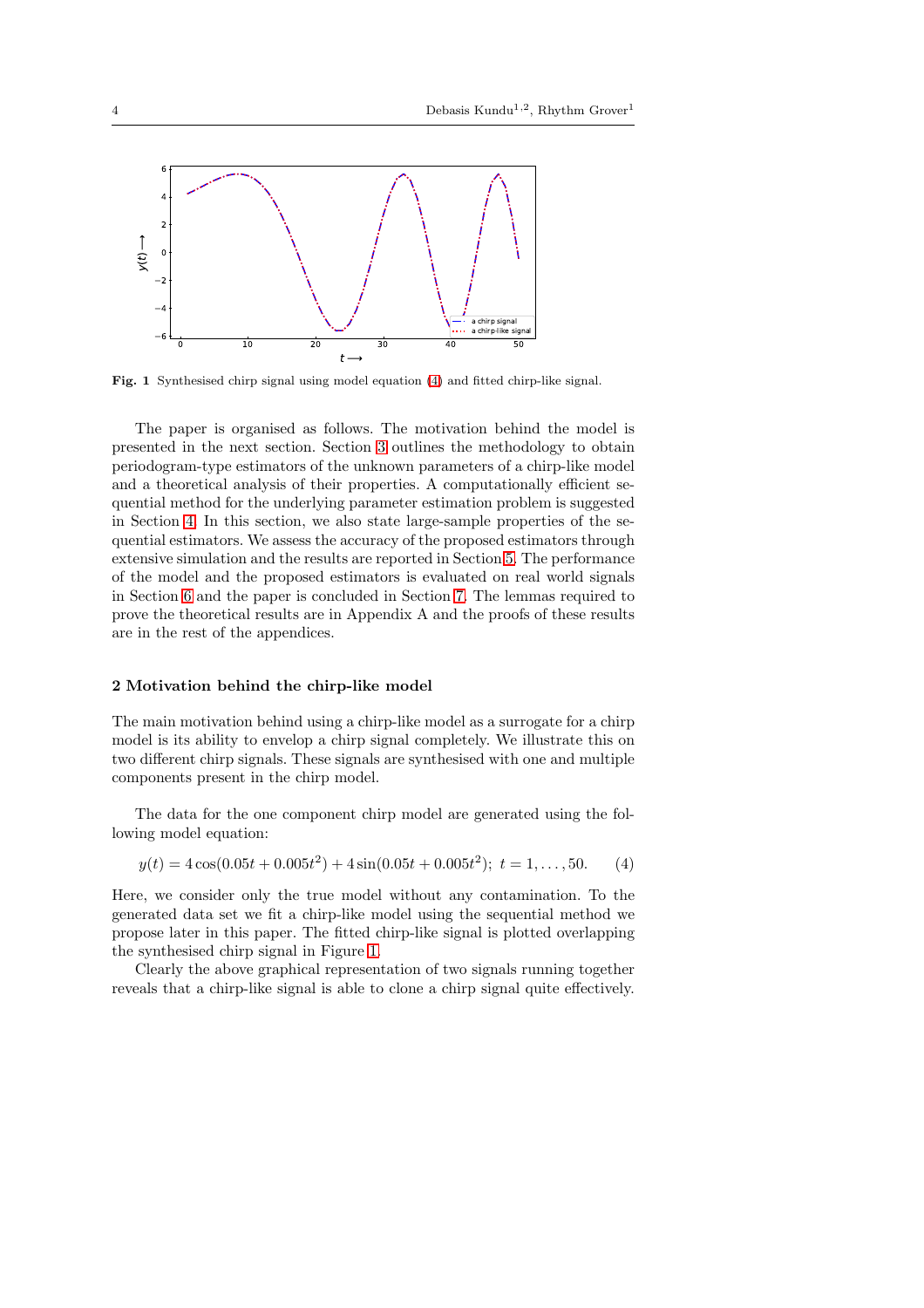

<span id="page-4-2"></span>Fig. 2 Synthesised chirp signal using model equation [\(5\)](#page-4-1) and fitted chirp-like signal.

We consider a more general case as well, where we generate data from a chirp model with more than one component. We sample data from a chirp model with three components for illustration. The mathematical descriptions of this models is given below.

<span id="page-4-1"></span>
$$
y(t) = 4\cos(0.05t + 0.005t^2) + 4\sin(0.05t + 0.005t^2) + 3\cos(0.01t + 0.001t^2)
$$
  
+3\sin(0.01t + 0.001t^2) + 2\cos(0.15t + 0.0045t^2)  
+2\sin(0.15t + 0.0045t^2); t = 1,...,50. (5)

As before, we generate data from this model without any noise and a chirp-like model is fitted to the simulated data. The estimated fitting along with the synthesised signal simulated from model [\(5\)](#page-4-1) are plotted in Figure [2.](#page-4-2) It is evident from these figures that a chirp-like model can replace a chirp model accurately. In the later sections, we will also see that using a chirp-like model is computationally more efficient than fitting a chirp model to an observed set of data. This icentivizes the use of chirp-like model instead of a chirp model in practice.

### <span id="page-4-0"></span>3 Periodogram type-estimators and their properties

Periodogram is one conventional approach to estimate the frequencies of a sinusoidal model. A periodogram function is mathematically expressed as follows:

<span id="page-4-3"></span>
$$
I_1(\alpha) = \frac{1}{N} \left| \sum_{t=1}^{N} y(t) e^{-i\alpha t} \right|^2 \tag{6}
$$

The estimators of the frequencies can be obtained by maximising this periodogram function. It has been observed that asymptotically the periodogram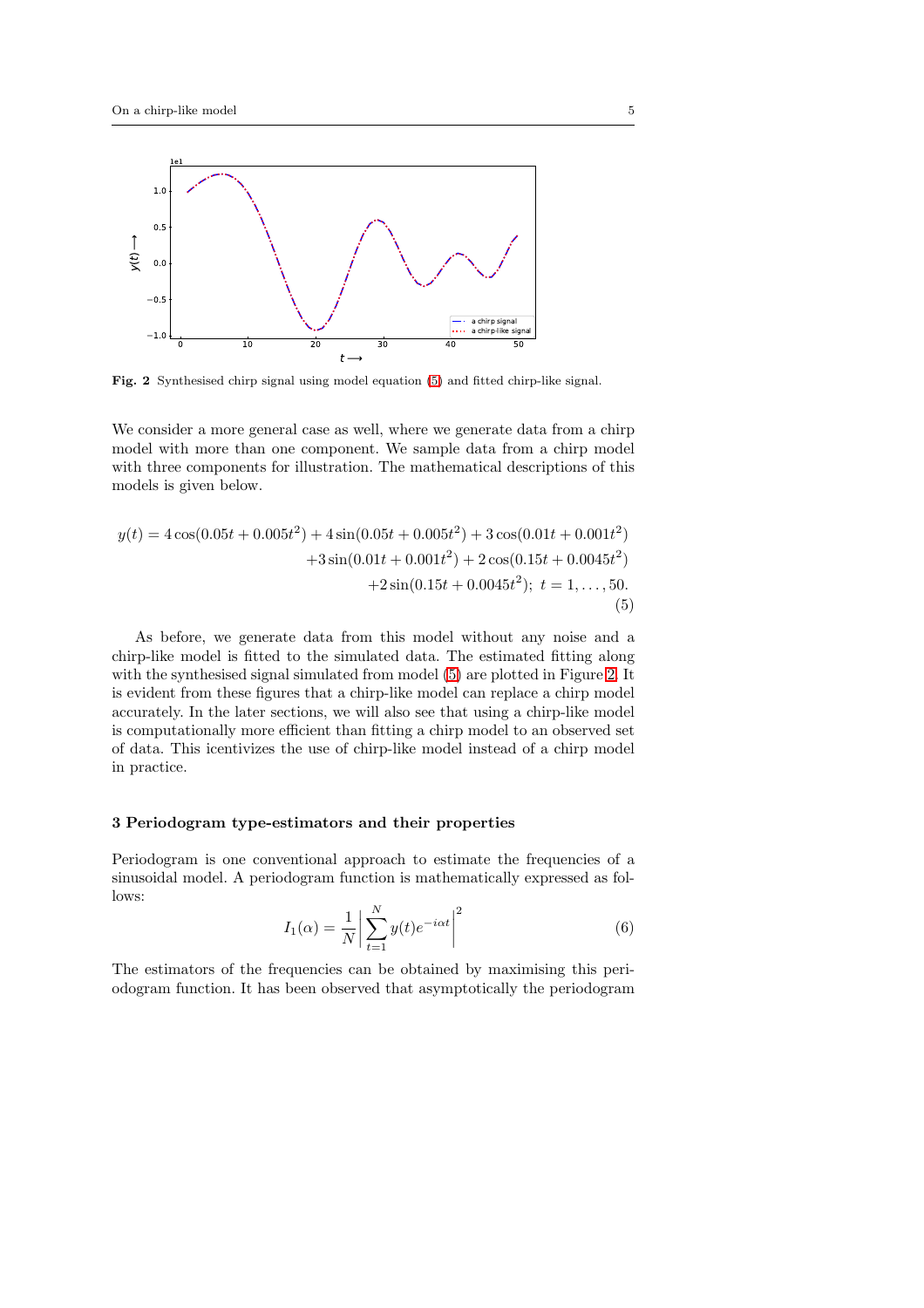

<span id="page-5-1"></span>Fig. 3 Periodogram plot of the signal generated using model [\(7\)](#page-5-0).

function has local maximums at the true frequencies (see Nandi and Kundu [\[19\]](#page-23-5)). Therefore the periodogram estimators of frequencies of a  $p$  component sinusoidal model are simply the  $p$  largest peaks of this periodogram function. To illustrate this, we consider a two-component chirp-like model defined as follows:

<span id="page-5-0"></span>
$$
y(t) = 4\cos(2.5t) + 4\sin(2.5t) + 2\cos(1.5t) + 2\sin(1.5t) + 4\cos(0.001t^2)
$$
  
+4\sin(0.001t<sup>2</sup>) + 2\cos(0.005t<sup>2</sup>) + 2\sin(0.005t<sup>2</sup>) + X(t) (7)

Here  $X(t)$ s are i.i.d. normal random variables with mean 0 and variance 0.1. In Figure [3,](#page-5-1) the periodogram function of the simulated signal  $y(t)$  is shown. In this case, the frequency estimates are the locations of the two prominent peaks of the periodogram function, that clearly are the argument maximisers of  $I_1(\alpha)$ .

In this paper, we consider the approximate least squares estimators (ALSEs) of the unknown parameters of the underlying model. The ALSEs of the frequencies are obtained by maximising the usual periodogram function as de-fined in [\(6\)](#page-4-3) continuously over the interval  $[0, \pi]$ . To find the ALSEs of the chirp rates, we define a periodogram-type function as follows:

<span id="page-5-2"></span>
$$
I_2(\beta) = \frac{1}{N} \left| \sum_{t=1}^{N} y(t) e^{-i\beta t^2} \right|^2
$$
 (8)

The following figure shows the plot of a periodogram-type function of the simulated signal [\(7\)](#page-5-0). Although one can see sharp peaks around the true values of the chirp rates of the synthesised signal, it is important to note that there are several local maxima present in this plot. And this problems gets even worse for large number of components in the model.

Once the non-linear parameter estimates are found, the linear parameters estimates can be worked out using simple linear regression techniques.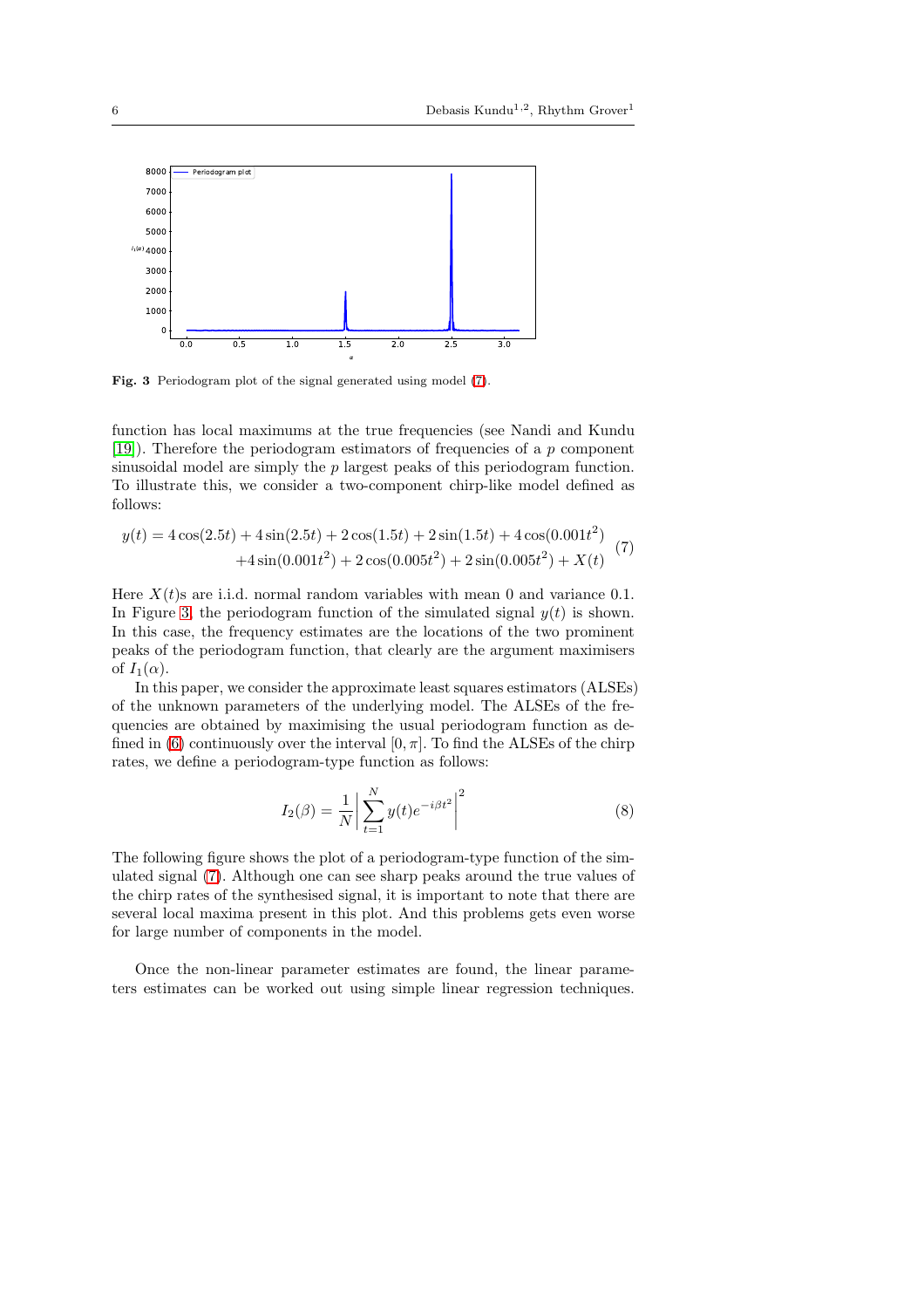

Fig. 4 A magnified view of the plot of periodogram-type function [\(8\)](#page-5-2) of the signal generated using model [\(7\)](#page-5-0).

Unfortunately the periodogram-type surface is not smooth and has several local maxima. Therefore, numerical methods have to be employed to find the proposed estimators and the performance of these methods depends heavily on the choice of initial values. To find the initial values, traditionally a fine grid search is carried out. For the frequencies, the usual way is to search the periodogram function over the Fourier frequencies  $\frac{\pi j}{N}$ ,  $j = 1, ..., N - 1$ . Analogous to the Fourier grid, the periodogram-type function is evaluated at  $\frac{\pi k}{N^2}$ ,  $k = 1, \ldots, N^2 - 1.$ 

The problem of estimating the non-linear parameters is more complex for large number of components in the model. We propose a sequential algorithm for this estimation problem in the next section. The proposed method is computationally modest and has optimal statistical properties. We derive largesample properties of these estimators as well as perform numerical studies to examine their performance in the subsequent sections.

### <span id="page-6-0"></span>4 Sequential Algorithm to find periodogram-type estimators

In this section, we put forward a sequential method to estimate the parameters of a chirp-like model assuming we know the number of components,  $p$  and  $q$ . We will come back to the matter of choosing  $p$  and  $q$  later. It is important to note that the proposed algorithm is justified by the fact that different sinusoids are asymptotically orthogonal for any set of distinct frequencies and the same result hold for different chirp components for distinct chirp rates. The orthogonality of these components is a direct result of Lemma [1](#page-16-0) and Lemma [2](#page-16-1) in Appendix [A.](#page-16-2) Also, from Lemma [3,](#page-16-3) it can be seen that the sinusoids and chirplets are orthogonal to each other. Exploiting this special structure of the regressors present in the model, we lower the computational load involved in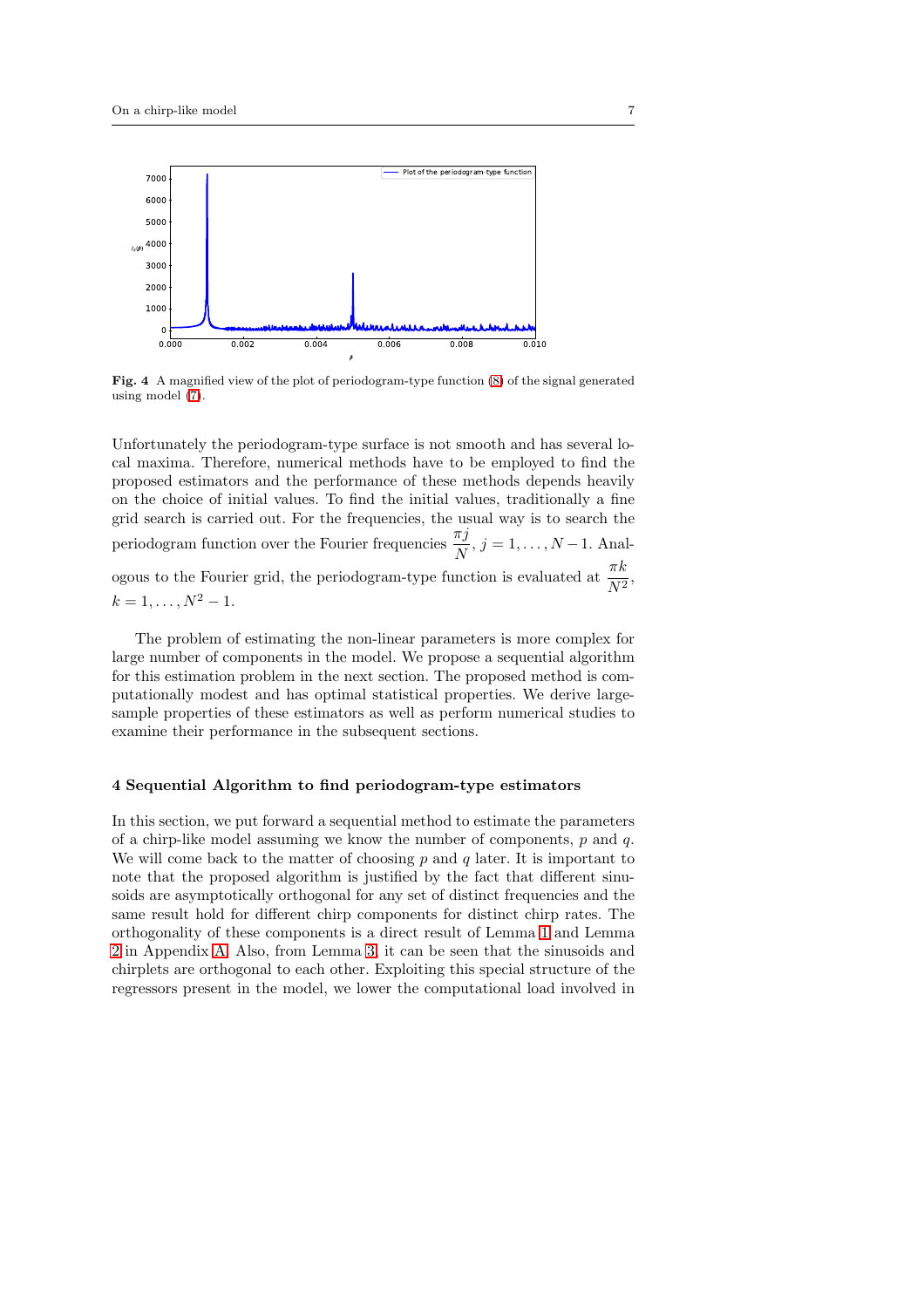calculating the least squares estimators (LSEs) to a great extent but get the same efficiency as that of LSEs.

In the proposed algorithm, assuming that we have  $p$  sinusoids and  $q$  chirp components, we first estimate the first sinusoid component from the observed or simulated data. At the next step, we eliminate the effect of the estimated sinusoid, and obtain a new data:  $y(t) - \hat{A}_1 \cos(\hat{\alpha}_1 t) - \hat{B}_1 \sin(\hat{\alpha}_1 t)$ . Using this new data, we estimate the first chirplet. We alternately fit a sinusoid component and a chirp component to the data and continue to do so until all the p sinusoids and  $q$  chirp components are estimated. The sequential algorithm is presented in detail below. All the three cases:  $p = q$ ,  $p < q$  and  $p > q$  are considered while explaining the method. We also investigate the properties of the sequential estimators in this section and examine their numerical performance in the subsequent sections. These properties are derived under the following assumptions:

<span id="page-7-0"></span>**Assumption 1** Let Z be the set of integers.  $\{X(t)\}\$ is a stationary linear *process of the form:*

$$
X(t) = \sum_{j=-\infty}^{\infty} a(j)e(t-j),
$$
\n(9)

*where*  $\{e(t); t \in Z\}$  *is a sequence of independently and identically distributed*  $(i.i.d.)$  random variables with  $E(e(t)) = 0$ ,  $V(e(t)) = \sigma^2$ , and  $a(j)s$  are real *constants such that*

$$
\sum_{j=-\infty}^{\infty} |a(j)| < \infty. \tag{10}
$$

<span id="page-7-1"></span>Assumption 2 The true parameters  $0 < \alpha_1^0, \ldots, \alpha_p^0, \beta_1^0, \ldots, \beta_q^0 < \pi$ . The fre*quencies*  $\alpha_j^0 s$  are distinct for  $j = 1, \dots p$  and so are the frequency rates  $\beta_k^0 s$  for  $k = 1, \cdots q$ .

<span id="page-7-2"></span>Assumption 3 The amplitudes,  $A_j^0s$  and  $B_j^0s$  satisfy the following relation*ship:*

$$
\infty > A_1^{0^2} + B_1^{0^2} > A_2^{0^2} + B_2^{0^2} > \dots > A_p^{0^2} + B_p^{0^2} > 0.
$$

 $Similarly, C_k^0$ s and  $D_k^0$ s satisfy the following relationship:

$$
\infty > C_1^{0^2} + D_1^{0^2} > C_2^{0^2} + D_2^{0^2} > \dots > C_q^{0^2} + D_q^{0^2} > 0.
$$

The following theorems provide the statistical properties of the proposed sequential ALSEs. We observe that under the assumption of stationary errors these estimators are strongly consistent as well as asymptotically normally distributed. Additionally, the derived asymptotic distribution of the sequential ALSEs coincides with that of the LSEs. Thus, with Algorithm 1 we obtain computational efficiency without any compromise on the statistical properties as they remain optimal.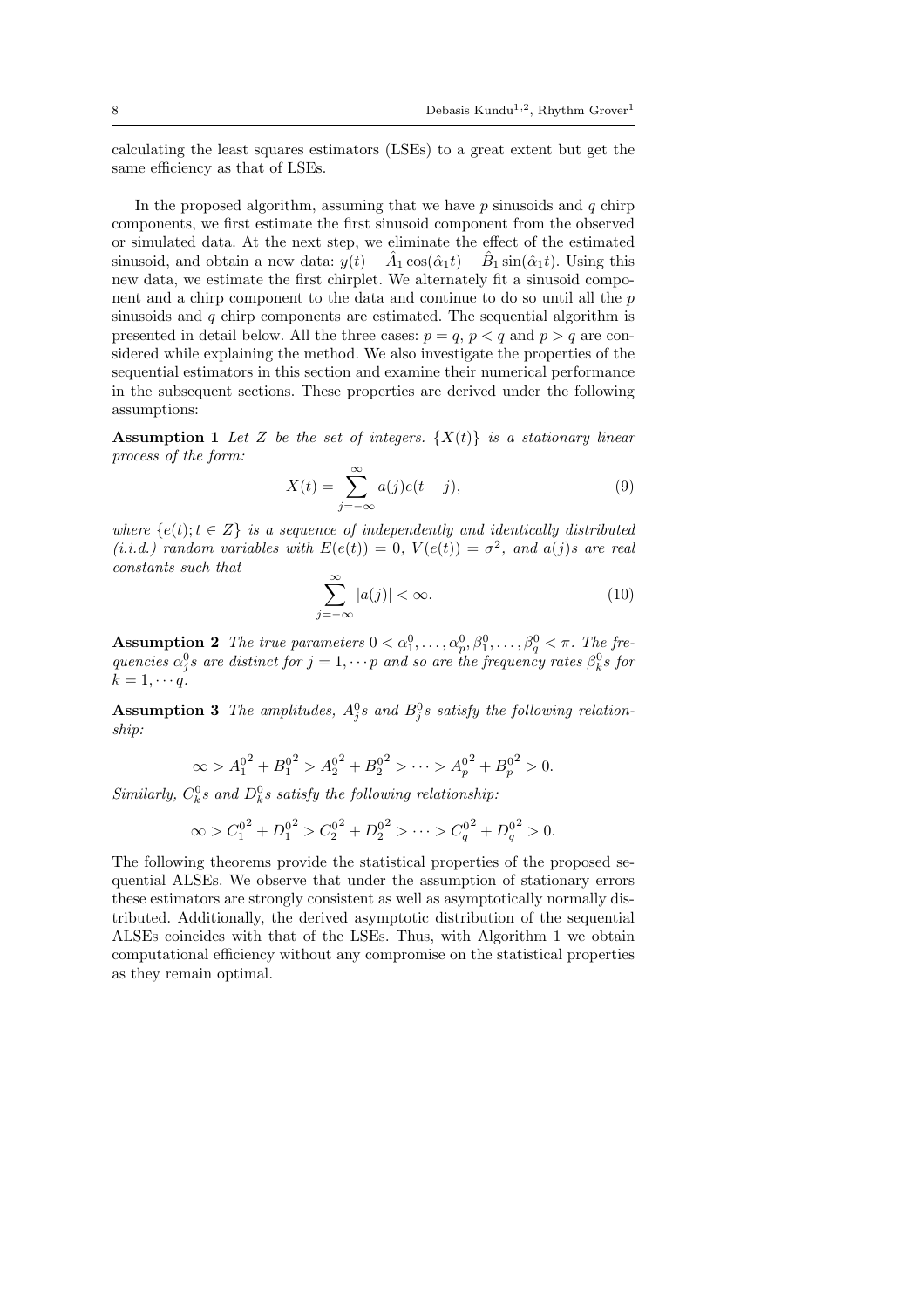**Data:** Let  $y(t)$  be denoted by  $y_1(t)$  for notational convenience for *i* in 1 to  $min\{p, q\}$  do 2

$$
\hat{\alpha}_i = \arg \max_{\alpha} \frac{1}{N} \left| \sum_{t=1}^{N} y_{2i-1}(t) e^{-i\alpha t} \right|^2
$$
\n
$$
\hat{A}_i = \frac{2}{N} \sum_{t=1}^{N} y_{2i-1}(t) \cos(\hat{\alpha}_i t)
$$
\n
$$
\hat{B}_i = \frac{2}{N} \sum_{t=1}^{N} y_{2i-1}(t) \sin(\hat{\alpha}_i t)
$$
\n
$$
y_{2i}(t) = y_{2i-1}(t) - \hat{A}_i \cos(\hat{\alpha}_i t) - \hat{B}_i \sin(\hat{\alpha}_i t)
$$
\n
$$
\hat{\beta}_i = \arg \max_{\beta} \frac{1}{N} \left| \sum_{t=1}^{N} y_{2i}(t) e^{-i\beta t^2} \right|^2
$$
\n
$$
\hat{C}_i = \frac{2}{N} \sum_{t=1}^{N} y_{2i}(t) \cos(\hat{\beta}_i t^2)
$$
\n
$$
\hat{D}_i = \frac{2}{N} \sum_{t=1}^{N} y_{2i}(t) \sin(\hat{\beta}_i t^2)
$$
\n
$$
y_{2i+1}(t) = y_{2i}(t) - \hat{C}_i \cos(\hat{\beta}_i t^2) - \hat{D}_i \sin(\hat{\beta}_i t^2)
$$
\n
$$
\text{end}
$$
\n
$$
\text{if } p > q \text{ then}
$$
\nfor  $i$  in  $q + 1$  to  $p$  do\n
$$
\hat{\alpha}_i = \arg \max_{\alpha} \frac{1}{N} \left| \sum_{t=1}^{N} y_{i+q}(t) e^{-i\alpha t} \right|^2
$$
\n
$$
\hat{A}_i = \frac{2}{N} \sum_{t=1}^{N} y_{i+q}(t) \cos(\hat{\alpha}_i t) \qquad \hat{B}_i = \frac{2}{N} \sum_{t=1}^{N} y_{i+q}(t) \sin(\hat{\alpha}_i t)
$$
\n
$$
y_{i+q+1}(t) = y_{i+q}(t) - \hat{A}_i \cos(\hat{\alpha}_i t) - \hat{B}_i \sin(\hat{\alpha}_i t)
$$
\n
$$
\text{end}
$$
\n
$$
\hat{\beta}_i = \arg \
$$

<span id="page-8-0"></span>Theorem 1 *If Assumptions [1,](#page-7-0) [2](#page-7-1) and [3](#page-7-2) are satisfied, the following are true: (a)*

 $(\hat{A}_j, \hat{B}_j, \hat{\alpha}_j) \xrightarrow{a.s.} (A_j^0, B_j^0, \alpha_j^0)$  as  $N \to \infty$ , for all  $j = 1, \dots, p$ ,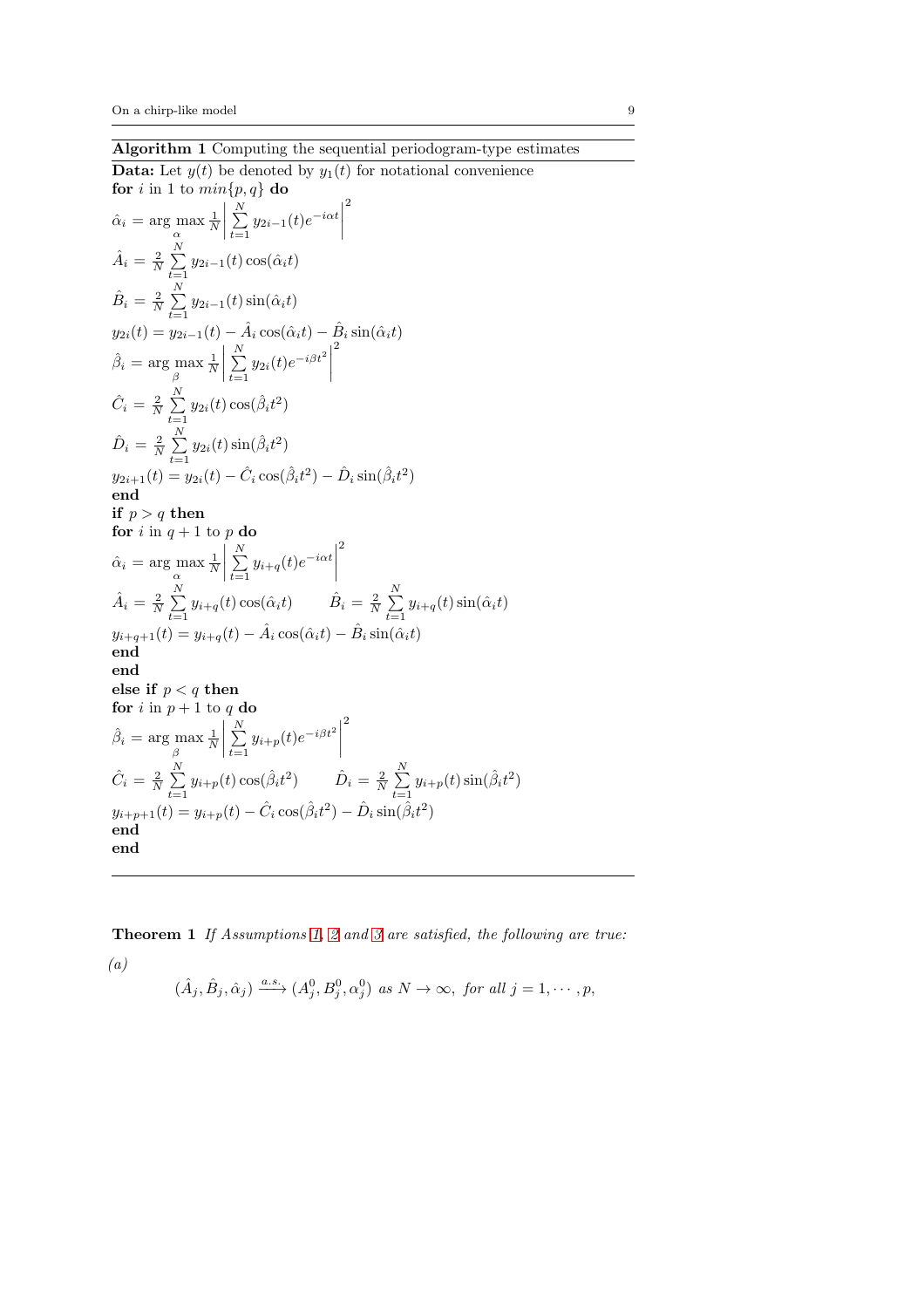*(b)*

*(b)*

*(a)*

$$
(\hat{C}_k, \hat{D}_k, \hat{\beta}_k) \xrightarrow{a.s.} (C_k^0, D_k^0, \beta_k^0) \text{ as } N \to \infty, \text{ for all } k = 1, \cdots, q.
$$

*Proof* See Appendix [B.](#page-17-0)

<span id="page-9-1"></span>Theorem 2 *If Assumptions [1,](#page-7-0) [2](#page-7-1) and [3](#page-7-2) are true, then the following are true: (a)*

$$
\hat{A}_{p+k} \xrightarrow{a.s.} 0
$$
,  $\hat{B}_{p+k} \xrightarrow{a.s.} 0$  for  $k = 1, 2, ...,$  as  $N \to \infty$ ,

$$
\hat{C}_{q+k} \xrightarrow{a.s.} 0, \quad \hat{D}_{q+k} \xrightarrow{a.s.} 0 \text{ for } k = 1, 2, \dots, \text{ as } N \to \infty.
$$

*Proof* See Appendix [B.](#page-17-0)

<span id="page-9-0"></span>Theorem 3 *If Assumptions [1,](#page-7-0) [2](#page-7-1) and [3](#page-7-2) are satisfied and presuming Conjecture [1](#page-17-1)* holds true, then for all  $j = 1, \ldots, p$  and  $k = 1, \ldots, q$ :

$$
((\hat{A}_j - A_j^0), (\hat{B}_j - B_j^0), (\hat{\alpha}_j - \alpha_j^0))\mathbf{D}_1^{-1} \xrightarrow{d} \mathcal{N}_3(0, c\sigma^2 \mathbf{\Sigma}_j^{(1)}^{-1}) \text{ as } N \to \infty,
$$
  
(b)

$$
((\hat{C}_{k} - C_{k}^{0}), (\hat{D}_{k} - D_{k}^{0}), (\hat{\beta}_{k} - \beta_{k}^{0}))\mathbf{D}_{2}^{-1} \xrightarrow{d} \mathcal{N}_{3}(0, c\sigma^{2} \mathbf{\Sigma}_{k}^{(2)}^{-1}) \text{ as } N \to \infty.
$$
  
\nwith  $\mathbf{\Sigma}_{j}^{(1)} = \begin{pmatrix} \frac{1}{2} & 0 & \frac{B_{j}^{0}}{4} \\ 0 & \frac{1}{2} & -\frac{A_{j}^{0}}{4} \\ \frac{B_{j}^{0}}{4} & -\frac{A_{j}^{0}}{4} & \frac{A_{j}^{0.2} + B_{j}^{0.2}}{6} \end{pmatrix}, j = 1, \cdots, p \text{ and } \mathbf{\Sigma}_{k}^{(2)} = \begin{pmatrix} \frac{1}{2} & 0 & \frac{D_{k}^{0}}{6} \\ 0 & \frac{1}{2} & -\frac{C_{k}^{0}}{6} \\ \frac{D_{k}^{0}}{6} & \frac{C_{k}^{0}}{6} & \frac{C_{k}^{0.2} + D_{k}^{0.2}}{10} \end{pmatrix}, k = 1, \cdots, q.$  Also,  $\mathbf{D}_{1} = diag(\frac{1}{\sqrt{N}}, \frac{1}{\sqrt{N}}, \frac{1}{N\sqrt{N}}), \mathbf{D}_{2} = diag(\frac{1}{\sqrt{N}}, \frac{1}{\sqrt{N}}, \frac{1}{N^{2}\sqrt{N}}) \text{ and }$   
\n $c = \sum_{j=-\infty}^{\infty} a(j)^{2}.$ 

*Proof* See Appendix [C.](#page-20-0)

$$
\Box
$$

⊓⊔

⊓⊔

In order to compare the theoretical results with those obtained for the chirp model parameter estimates, we consider a one-component chirp model and a chirp-like model with the following mathematical expresssions:

$$
A^0 \cos(\alpha^0 t + \beta^0 t^2) + B^0 \sin(\alpha^0 t + \beta^0 t^2) + X(t)
$$
, and

 $A^0 \cos(\alpha^0 t) + B^0 \sin(\alpha^0 t) + A^0 \cos(\beta^0 t^2) + B^0 \sin(\beta^0 t^2) + X(t)$ , respectively.

Note that the amplitude parameters of the chirp model and those of the sinusoidal and chirp component of the chirp-like model are set to be equal to make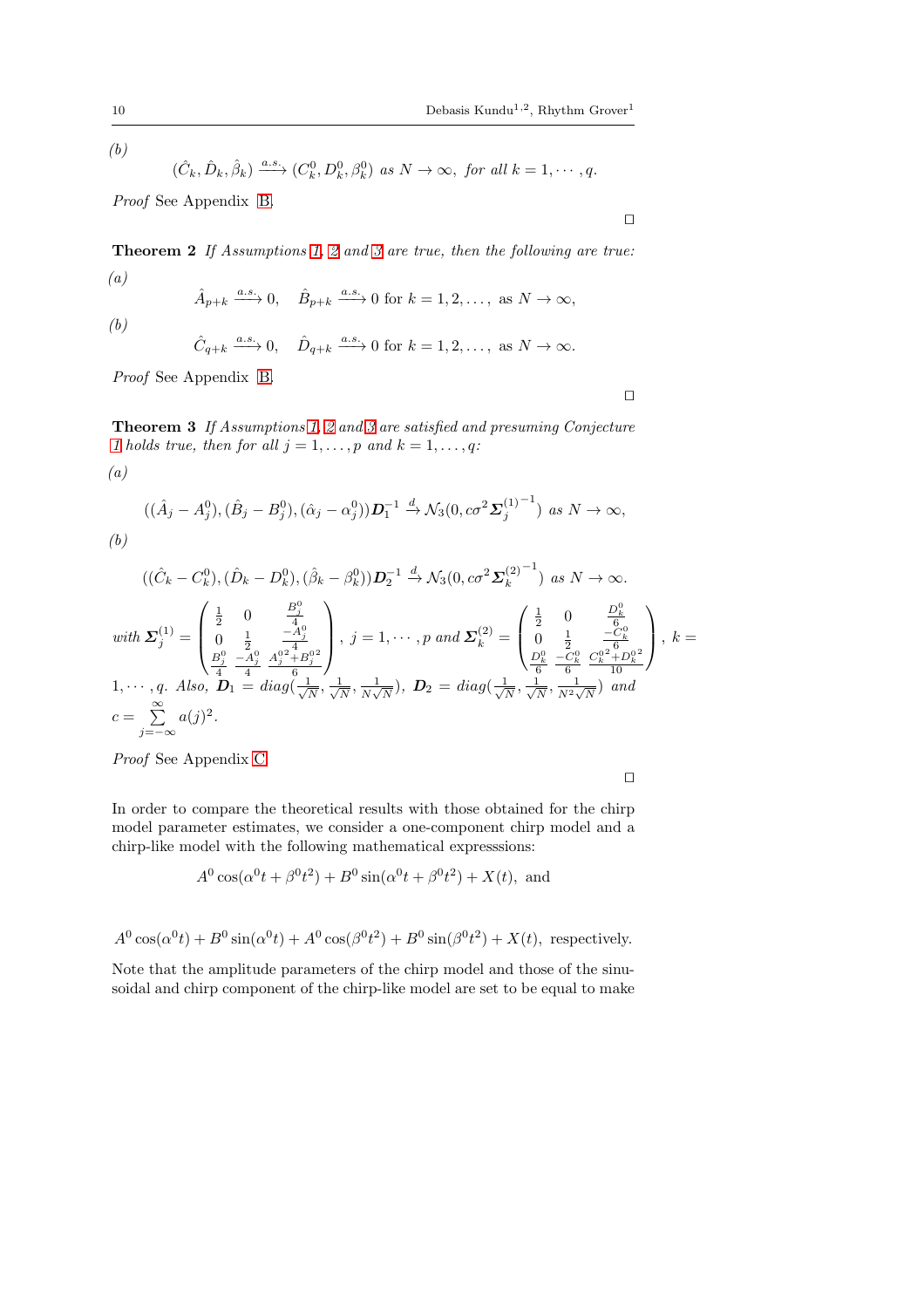the asymptotic variances of the non-linear parameters comparable. Now from Theorem [3,](#page-9-0) it can be seen that the asymptotic variance of estimator of the frequency parameter is  $\frac{24c\sigma^2}{\sigma^2}$  $N^3(A^{0^2}+B^{0^2})$ and that of the estimator of the frequency rate parameter is  $\frac{45c\sigma^2}{\sigma^2}$  $2N^5(A^{0^2}+B^{0^2})$ . On the other hand, for the above chirp model, the asymptotic variance of estimator of the frequency parameter is  $\frac{3646}{N^3(A^{0^2}+B^{0^2})}$  $384c\sigma^2$ and that of the estimator of the frequency rate parameter is  $360c\sigma^2$  $2N^5(A^{0^2}+B^{0^2})$ . For these results, one may refer to Lahiri [\[16\]](#page-23-6). From here, we can conclude that the the estimators of frequencies of both the models have the same rate of convergence to the true value. The same result holds true for the frequency rate parameter. Moreover, the asymptotic variances of the estimators of both the non-linear parameters of a chirp-like model are much lower than those of the chirp model.

#### <span id="page-10-0"></span>5 Performance assessment of the proposed estimators

In this section, several numerical experiments for various choices of sample size N and standard deviation  $\sigma$  are performed. The accuracy of the sequential ALSEs is evaluated for a multiple component chirp model with two sinusoids and twp chirp components. We generate the data using the following model equation:

<span id="page-10-1"></span>
$$
y(t) = 6\cos(1.5t) + 6\sin(1.5t) + 6\cos(0.1t^2) + 6\sin(0.1t^2)
$$
  
+4\cos(t) + 4\sin(t) + 4\cos(0.05t^2) + 4\sin(0.05t^2) + X(t); t = 1,..., N. (11)

Here,  $X(t)$  is from an MA(1) process with  $\rho = 0.5$ , that is,

$$
X(t) = e(t) + 0.5e(t - 1),
$$
\n(12)

where

$$
e(t) \sim \mathcal{N}(0, \sigma^2).
$$

To evaluate the accuracy of the proposed estimators, we simulate the data from the above model for varying sample sizes, that is,  $N = 100, 500$ , and 1000 and for varying error standard deviation,  $\sigma = 0.5$  and 1. For every N and  $\sigma$ , 1000 realisations are generated and estimates are obtained. For optimisation of the periodogram-type function at each stage of the sequential algorithm as described in Section, Nelder-Mead method is used. The initial values of the frequency and chirp rate are set to the true values for use in the optimisation method. Based on these simulations, we calculate average value of the estimates, their average bias and mean squares error (MSE). In the tables to follow, we summarise these results. The theoretical asymptotic variances (Avar) are also reported as a benchmark for the MSEs.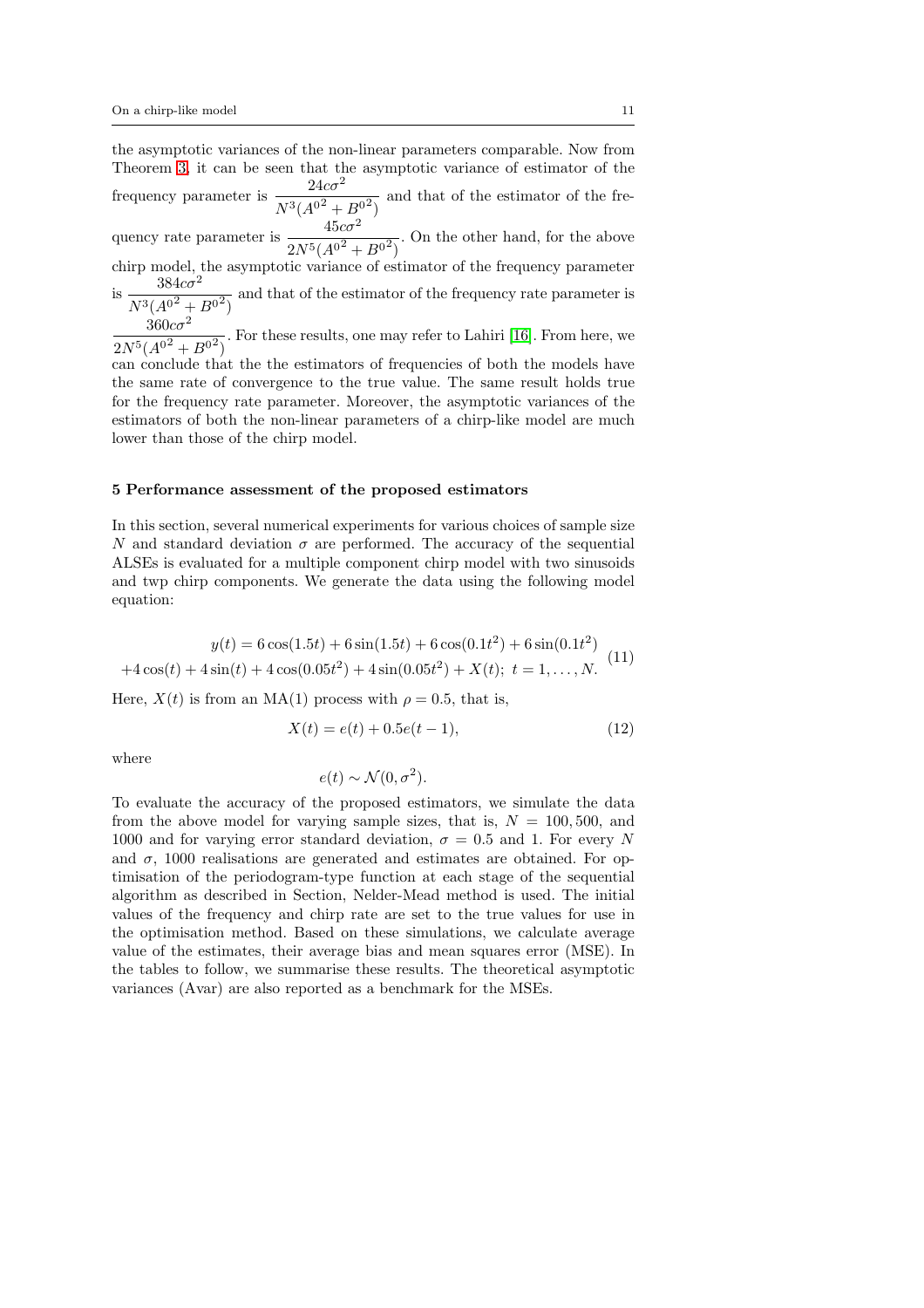<span id="page-11-0"></span>Table 1 Average (Avg), Bias and MSE of the sequential ALSEs of frequency and chirp rate parameters of model [\(11\)](#page-10-1) for error standard deviation  $\sigma = 0.50$  and for different choices of sample size N.

| $\sigma$ | N    |             | $\alpha_1$  | $\beta_1$   | $\alpha_2$  | $\beta_2$  |
|----------|------|-------------|-------------|-------------|-------------|------------|
|          | 100  | Average     | 1.4947      | 0.1000      | 0.9944      | 0.0500     |
|          |      | Bias        | $-5.31e-03$ | $-4.72e-05$ | $-5.56e-03$ | 1.21e-05   |
|          |      | MSE         | 2.86e-05    | 2.25e-09    | 3.24e-05    | $2.17e-10$ |
|          |      | Avar        | 1.04e-07    | 9.77e-12    | $2.34e-07$  | $2.20e-11$ |
| 0.50     | 500  | Average     | 1.5001      | 0.1000      | 1.0001      | 0.0500     |
|          |      | <b>Bias</b> | 5.86e-05    | $-6.21e-07$ | $1.23e-04$  | $1.35e-07$ |
|          |      | MSE         | 6.98e-09    | $3.99e-13$  | 2.74e-08    | 4.42e-14   |
|          |      | Avar        | 8.33e-10    | $3.13e-15$  | 1.87e-09    | $7.03e-15$ |
|          | 1000 | Average     | 1.5000      | 0.1000      | 1.0000      | 0.0500     |
|          |      | <b>Bias</b> | $-4.85e-05$ | $-1.57e-07$ | $1.65e-05$  | 9.17e-08   |
|          |      | MSE         | 2.78e-09    | $2.52e-14$  | 1.87e-09    | $9.28e-15$ |
|          |      | Avar        | $1.04e-10$  | 9.77e-17    | $2.34e-10$  | $2.20e-16$ |
|          |      |             |             |             |             |            |

<span id="page-11-1"></span>Table 2 Average (Avg), Bias and MSE of the sequential ALSEs of frequency and chirp rate parameters of model [\(11\)](#page-10-1) for error standard deviation  $\sigma = 1.00$  and for different choices of sample size  $\cal N.$ 

| $\sigma$ | $\overline{N}$ |             | $\alpha_1$  | $\beta_1$    | $\alpha_2$  | $\beta_2$   |
|----------|----------------|-------------|-------------|--------------|-------------|-------------|
|          | 100            | Average     | 1.4947      | 0.1000       | 0.9945      | 0.0500      |
|          |                | <b>Bias</b> | $-5.33e-03$ | $-4.71e-0.5$ | $-5.52e-03$ | $1.30e-0.5$ |
|          |                | MSE         | $2.89e-0.5$ | 2.25e-09     | $3.20e-0.5$ | $2.52e-10$  |
|          |                | Avar        | 4.17e-07    | 3.91e-11     | $9.38e-07$  | 8.79e-11    |
| 1.00     | 500            | Average     | 1.5001      | 0.1000       | 1.0001      | 0.0500      |
|          |                | <b>Bias</b> | 5.48e-05    | $-6.22e-07$  | $1.29e-04$  | 1.36e-07    |
|          |                | <b>MSE</b>  | 6.91e-09    | 3.99e-13     | $2.91e-08$  | 4.34e-14    |
|          |                | Avar        | 3.33e-09    | 1.25e-14     | $7.50e-0.9$ | 2.81e-14    |
|          | 1000           | Average     | 1.5000      | 0.1000       | 1.0000      | 0.0500      |
|          |                | <b>Bias</b> | $-4.74e-05$ | $-1.56e-07$  | $1.57e-05$  | 9.07e-08    |
|          |                | MSE         | 2.67e-09    | 2.47e-14     | 1.86e-09    | $9.13e-15$  |
|          |                | Avar        | $4.17e-10$  | 3.91e-16     | $9.37e-10$  | 8.79e-16    |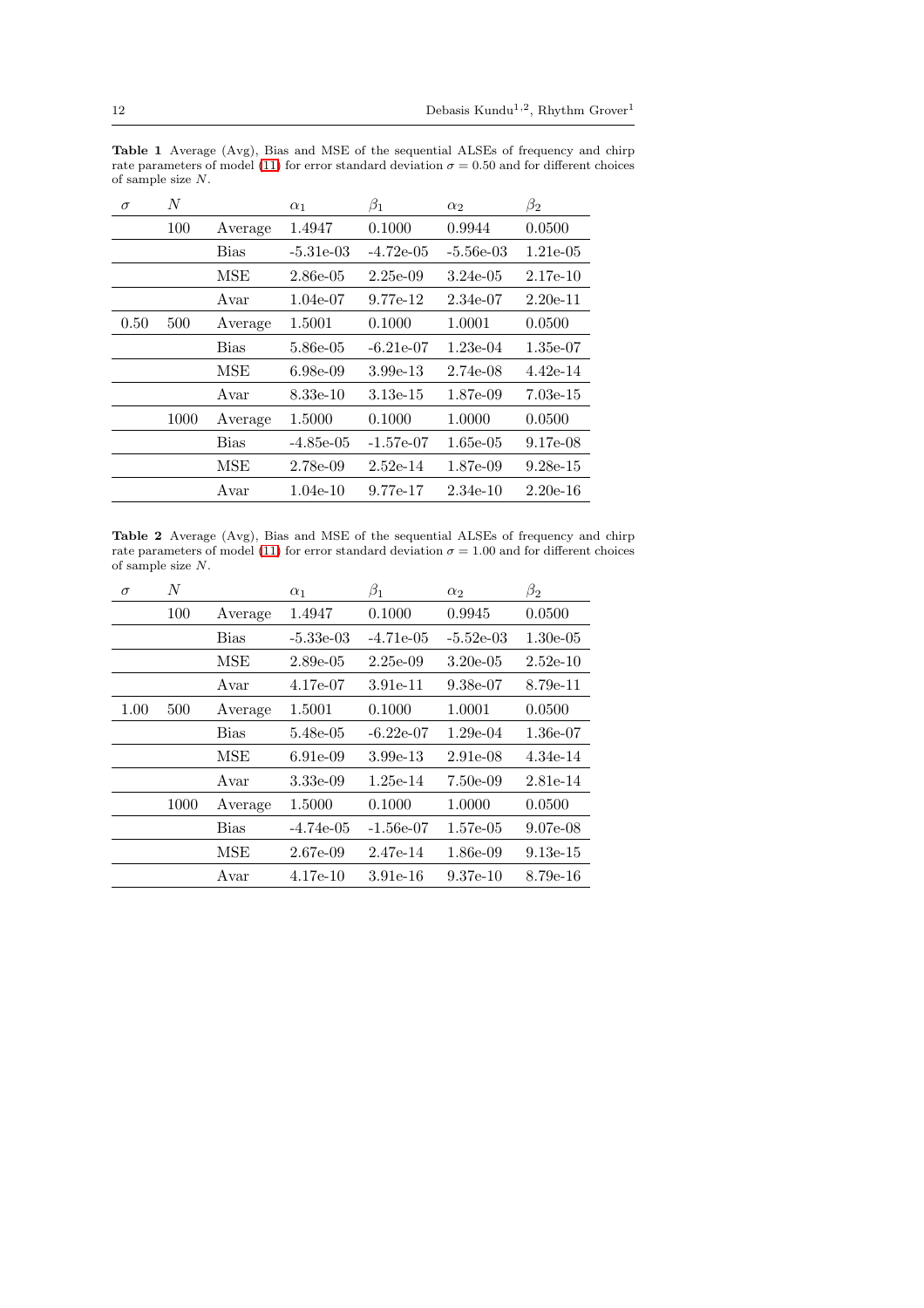

<span id="page-12-1"></span>Fig. 5 EEG data: reference and details

Some noteworthy deductions from the table are enumerated below:

- 1. The biases of the estimates are small and therefore the average estimates are close to the true values.
- 2. The MSEs of the estimates are well-matched with the theoretically computed asymptotic variances.
- 3. The performance of the sequential ALSEs becomes better as N is increased.
- 4. Another interesting observation is that the second component parameter estimates have lower biases and MSEs than those of the first component parameter estimates.

It is clear from the results, that the sequential ALSEs are quite accurate. When the sample size is increased, the biases and the MSEs get smaller, thereby validating the consistency property of the proposed estimators. The MSEs match well with the theoretical asymptotic variances and the difference is minimal when  $N$  is large. In conclusion as exemplified in Tables [1](#page-11-0) and [2,](#page-11-1) the simulations indicate that the proposed method yields satisfactory results.

### <span id="page-12-0"></span>6 Analyses of Real World Signals

In this section, we demonstrate the applicability of chirp-like model to describe some real world signals. We consider segments of observations originating from an EEG signal and a bat signal. The original signals are shown in the Figures [5](#page-12-1) and [6.](#page-13-0)

We first consider the EEG signal segment which has 256 data points. We fit a chirp-like model to this data using the proposed sequential algorithm. For estimating the model order, we use the following form of Bayesian information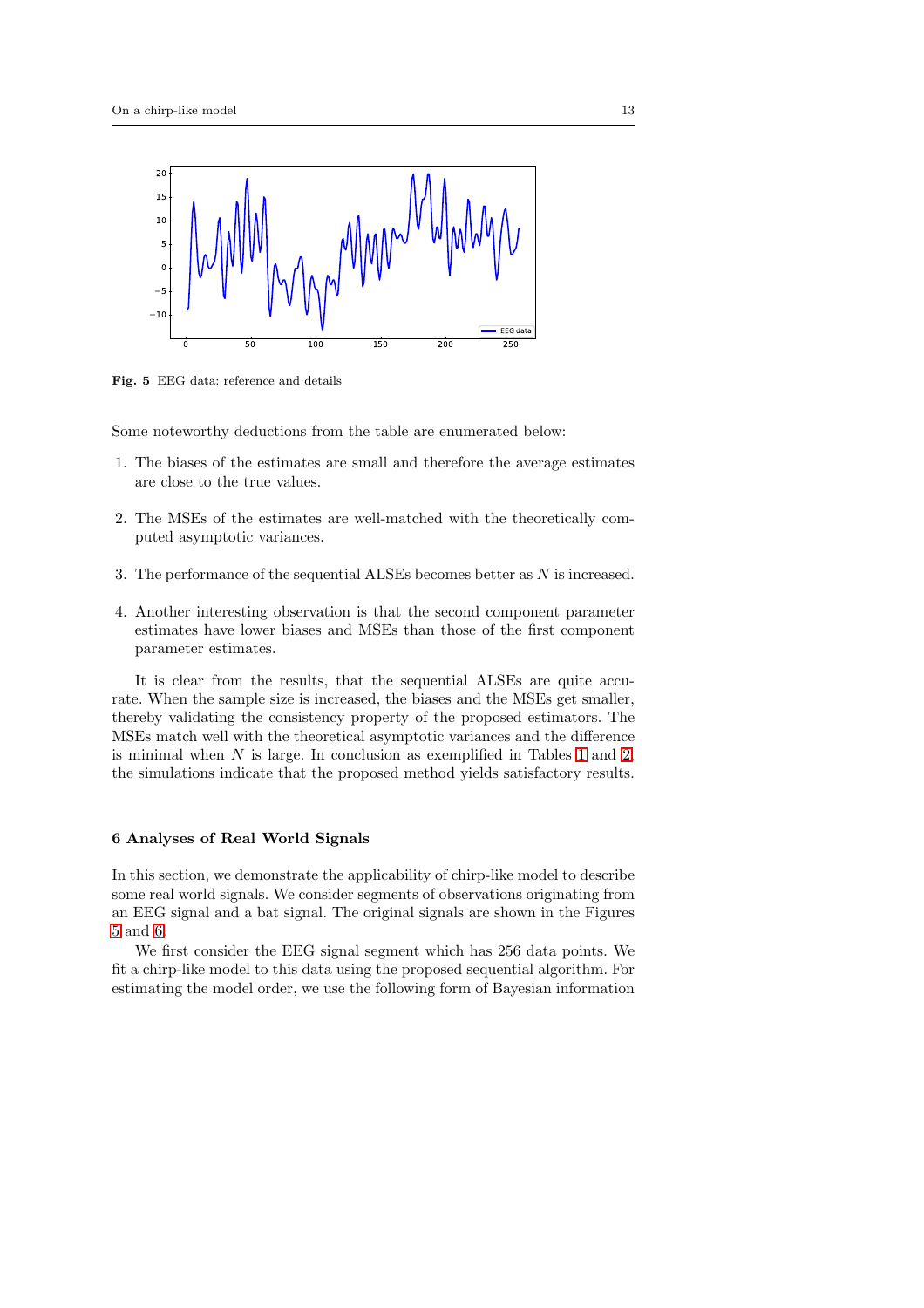

Fig. 6 Bat data: reference and details

<span id="page-13-0"></span>

<span id="page-13-1"></span>Fig. 7 Estimated chirp-like signal along with the observed EEG data.

criterion (BIC):

$$
BIC[p, q] = Nlog_e(SS_{Res}[p, q]) + \frac{1}{2}(5p + 7q + arma_{a,b} + 1)log_e(N)
$$

Here,  $SS_{res}[p,q]$  is the residuals sum of squares when p number of sinusoidal components and q number of chirp components are fitted to the data. This is based on the assumption that the maximum number of sinusoids is P and the maximum number of chirp components present in the model can be Q. Here, we choose  $P = Q = 100$ . Also, here  $arma_{a,b}$  denotes the ARMA model fitted to the residuals with  $a$  number of AR parameters and  $b$  number of MA parameters. We select  $p = 61$  and  $q = 3$  corresponding to the minimum value of BIC as the estimate of  $p$  and  $q$ . In Figure [7,](#page-13-1) the plot of fitted values using the selected model along with the original observations is shown. It is evident that the observed signal can be reconstructed using the chirp-like model quite satisfactorily.

Next using the same algorithm, we fit a chirp-like model to the bat data. An important observation here is that, unlike in the previous instance, the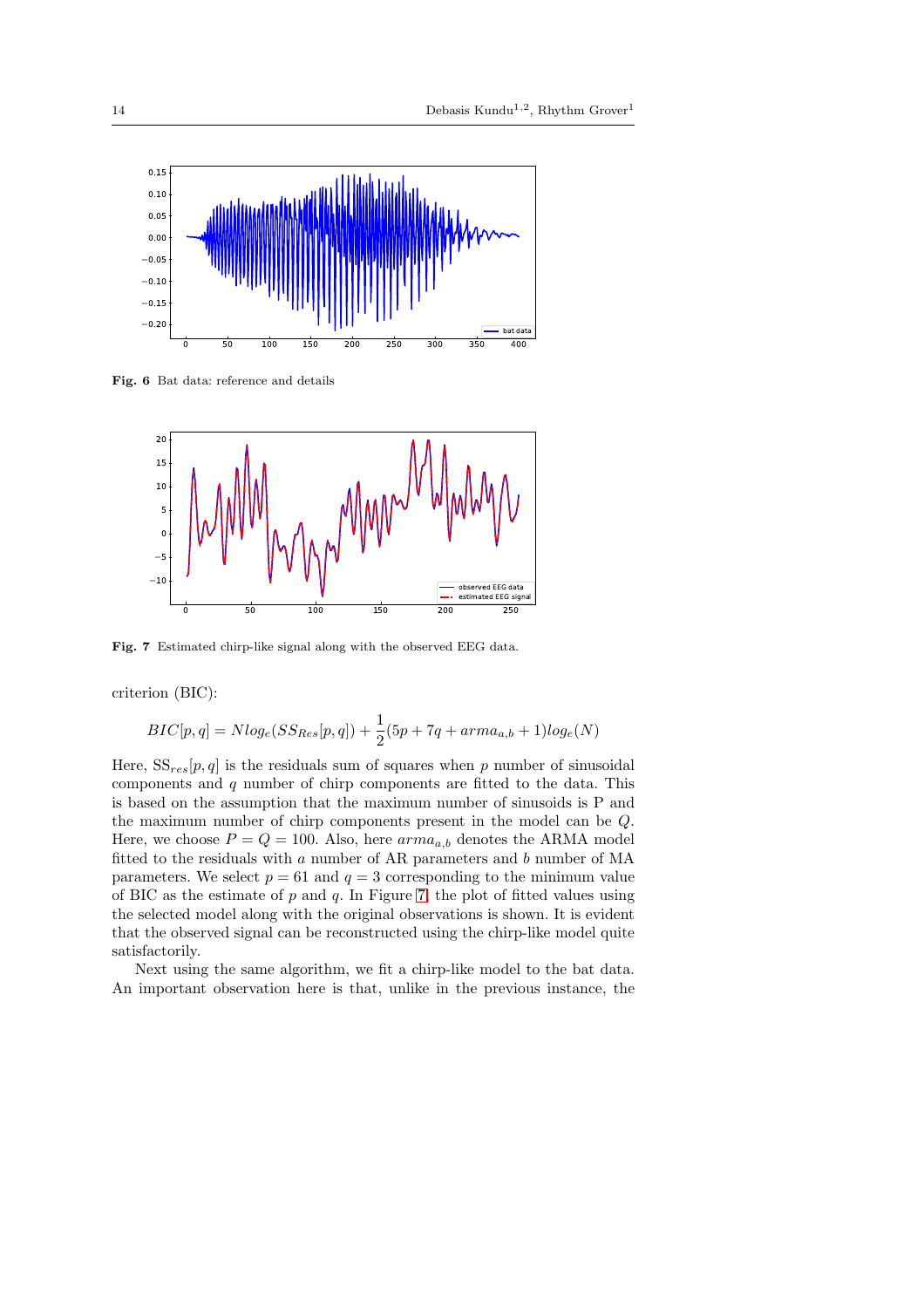

<span id="page-14-0"></span>Fig. 8 Estimated chirp-like signal along with the observed bat data.

BIC does not work well for this data set. However, the fit provided by this model for various  $p$  and  $q$ , suggests that a chirp-like model can explain the underlying bat signal very well. To illustrate this, in Figure [8,](#page-14-0) a chirp-like model fitting using only 2 sinusoidal components but 100 chirp components is shown. Although the fit looks good for various choices of  $p$  and  $q$  that we considered, for  $q = 100$ , the model is able to capture the non-periodic parts of the signal quite effectively.

We can conclude from here, that the chirp-like model is able to represent the two data sets reasonably well and the proposed sequential algorithm works well in providing the model fits. However, since the BIC does not always work and can be data driven, a major challenge is to find an appropriate model selection criterion. We believe more work is needed in this area.

We also perform residuals analyses for both the data sets, to test for stationarity assumptions that we make in this paper. We use the traditional tests, namely Augmented Dickey Fuller (ADF) test (Fuller [\[15\]](#page-23-7) and Kwiatkowski-Phillips-Schmidt-Shin (KPSS) test (Kwiatkowski et al. [\[9\]](#page-22-8)) for this purpose. The ADF test tests the null hypothesis  $H_0$ : a unit root is present in the time series against the alternative  $H_1$ : that the series is stationary. And the KPSS test tests the null hypothesis  $H_0$ : the series is stationary against the alternative  $H_1$ : a unit root is present in the series. We use in-built functions "adf.test" and "kpss.test" in "tseries" package in R software. For both the data sets, the ADF test rejects the null hypothesis and the KPSS test does not reject the null hypothesis. Hence, we may conclude that the residuals are stationary. The residual plots are shown in Figures [9](#page-15-1) and [10.](#page-15-2) We also use the inbuilt function "auto.arima" in the "forecast" package in R to find the order of the ARMA process of the residuals. This function selects ARMA(2,2) process for the residuals of the EEG data and  $ARMA(0,0)$  process for the residuals of the bat data.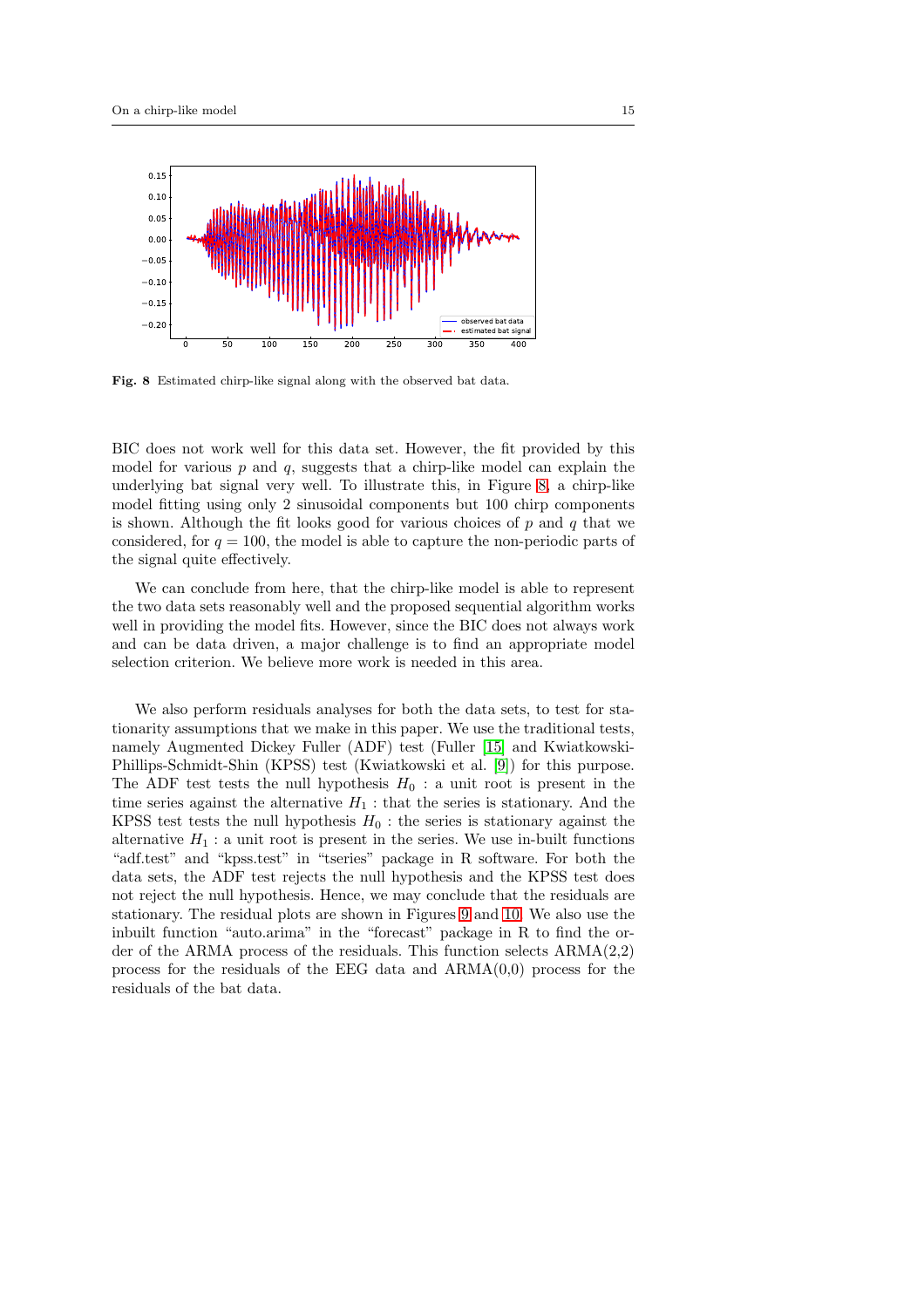

<span id="page-15-1"></span>Fig. 9 Residuals plot of the EEG signal.



<span id="page-15-2"></span>Fig. 10 Residuals plot of the bat signal.

### <span id="page-15-0"></span>7 Conclusion

We have proposed periodogram-type estimators for the parameter estimation of a chirp-like model. These are also called ALSEs as it can be shown that for large sample sizes, the least squares function is equivalent to the periodogramtype function. Theoretically, we derive the large-sample properties of these estimators and we show that they are strongly consistent and asymptotically normally distributed under the assumption of stationary errors. If the noise is white and has Normal distribution, the proposed estimators achieve the corresponding CRLBs. Extensive simulation results corroborate our theory and also indicate accuracy of the ALSEs in terms of biases and MSEs. Another main contribution of the paper has been the data analyses of real world signals from different application domains. The analyses of these signals is not only to assess the performance of the proposed estimators but also to gain a new and deeper insight into the behavior of a chirp-like model and how it can be a practical alternative over a chirp model.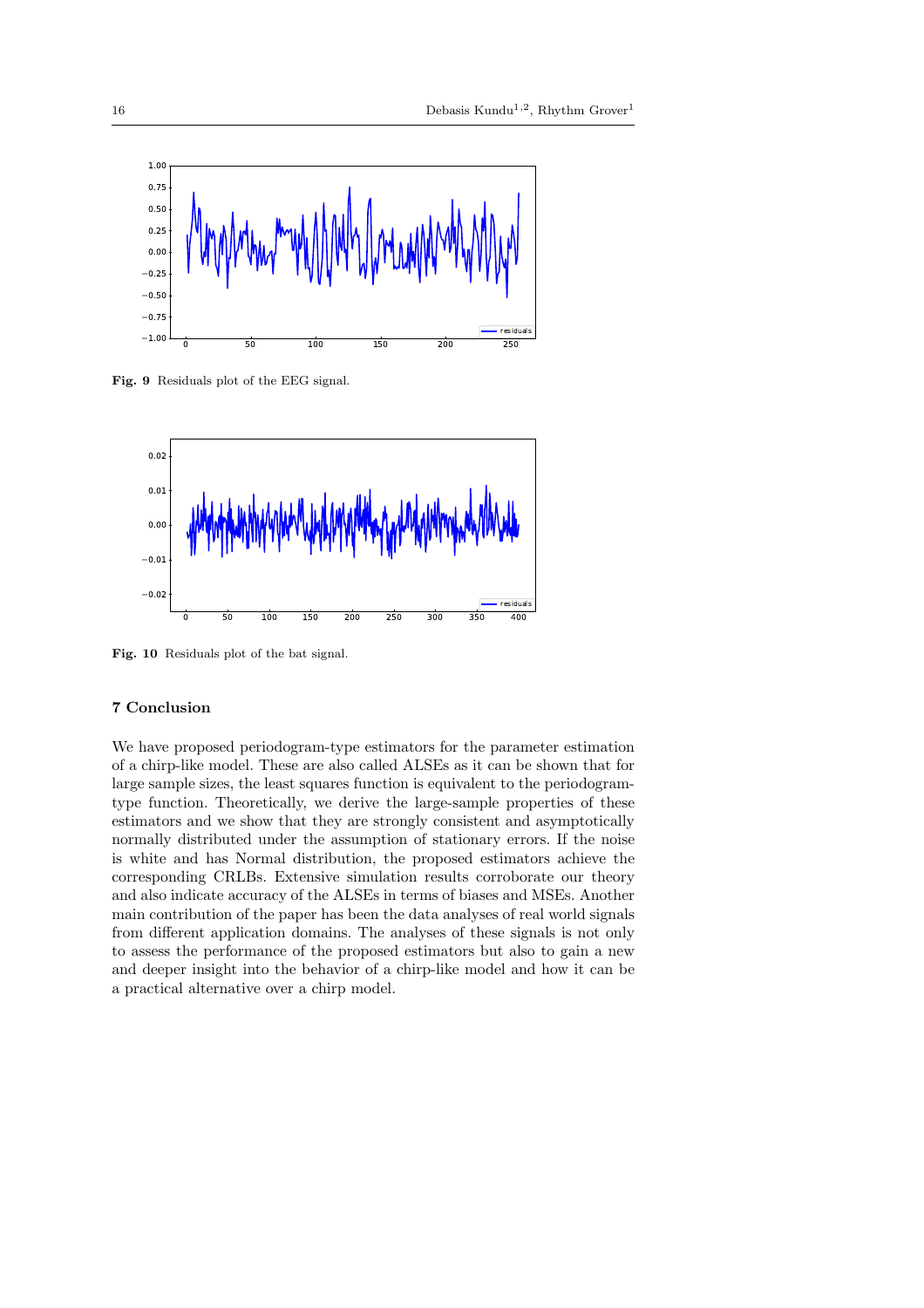### 8 Acknowledgement

The authors would like to thank the reviewers for their constructive suggestions which have helped to improve the manuscript significantly. The authors wish to thank Henri Begleiter at the Neurodynamics Laboratory at the State University of New York Health Center at Brooklyn for the EEG data set. We also thank Curtis Condon, Ken White, and Al Feng of the Beckman Institute of the University of Illinois for the bat data and for permission to use it in this paper. Part of the work of the first author has been supported by a grant from the Science and Engineering Research Board, Government of India.

### Appendices

### <span id="page-16-2"></span>A Preliminary Results

In this section, we provide some number theory results and conjectures. These are necessary preliminary for the development of the analytical properties of the proposed sequential estimators.

<span id="page-16-0"></span>**Lemma 1** *If*  $\phi \in (0, \pi)$ *, then the following hold true:* 

(a) 
$$
\lim_{N \to \infty} \frac{1}{N} \sum_{t=1}^{N} \cos(\phi t) = \lim_{N \to \infty} \frac{1}{N} \sum_{t=1}^{N} \sin(\phi t) = 0.
$$
  
\n(b)  $\lim_{N \to \infty} \frac{1}{N^{k+1}} \sum_{t=1}^{N} t^k \cos^2(\phi t) = \lim_{N \to \infty} \frac{1}{N^{k+1}} \sum_{t=1}^{N} t^k \sin^2(\phi t) = \frac{1}{2(k+1)}; k = 0, 1, 2, \cdots$   
\n(c)  $\lim_{N \to \infty} \frac{1}{N^{k+1}} \sum_{t=1}^{N} t^k \sin(\phi t) \cos(\phi t) = 0; k = 0, 1, 2, \cdots$ 

*Proof* Refer to Kundu and Nandi [\[19\]](#page-23-5).

⊓⊔

<span id="page-16-1"></span>**Lemma 2** *If*  $\phi \in (0, \pi)$ *, then except for a countable number of points, the following hold true:*  $\mathbf{v}$  $\mathbf{v}$ 

(a) 
$$
\lim_{N \to \infty} \frac{1}{N} \sum_{t=1}^{N} \cos(\phi t^2) = \lim_{N \to \infty} \frac{1}{N} \sum_{t=1}^{N} \sin(\phi t^2) = 0.
$$
  
\n(b)  $\lim_{N \to \infty} \frac{1}{N^{k+1}} \sum_{t=1}^{N} t^k \cos^2(\phi t^2) = \lim_{N \to \infty} \frac{1}{N^{k+1}} \sum_{t=1}^{N} t^k \sin^2(\phi t^2) = \frac{1}{2(k+1)}; k = 0, 1, 2, \cdots.$   
\n(c)  $\lim_{N \to \infty} \frac{1}{N^{k+1}} \sum_{t=1}^{N} t^k \sin(\phi t^2) \cos(\phi t^2) = 0; k = 0, 1, 2, \cdots.$ 

*Proof* Refer to Lahiri [\[16\]](#page-23-6).

⊓⊔

<span id="page-16-3"></span>**Lemma 3** *If*  $(\phi_1, \phi_2) \in (0, \pi) \times (0, \pi)$ *, then except for a countable number of points, the following hold true:*

(a) 
$$
\lim_{N \to \infty} \frac{1}{N^{k+1}} \sum_{t=1}^{N} t^k \cos(\phi_1 t) \cos(\phi_2 t^2) = \lim_{N \to \infty} \frac{1}{N^{k+1}} \sum_{t=1}^{N} t^k \cos(\phi_1 t) \sin(\phi_2 t^2) = 0
$$
  
(b) 
$$
\lim_{N \to \infty} \frac{1}{N^{k+1}} \sum_{t=1}^{N} t^k \sin(\phi_1 t) \cos(\phi_2 t^2) = \lim_{N \to \infty} \frac{1}{N^{k+1}} \sum_{t=1}^{N} t^k \sin(\phi_1 t) \sin(\phi_2 t^2) = 0
$$
  
 $k = 0, 1, 2, \dots$ 

*Proof* This proof follows from the number theoretic result proved by Lahiri [\[16\]](#page-23-6) (see Lemma 2.2.1 of the reference). ⊓⊔

<span id="page-16-4"></span>**Lemma 4** *If*  $X(t)$  satisfies Assumptions [1,](#page-7-0) [2](#page-7-1) and [3,](#page-7-2) then for  $k \geq 0$ :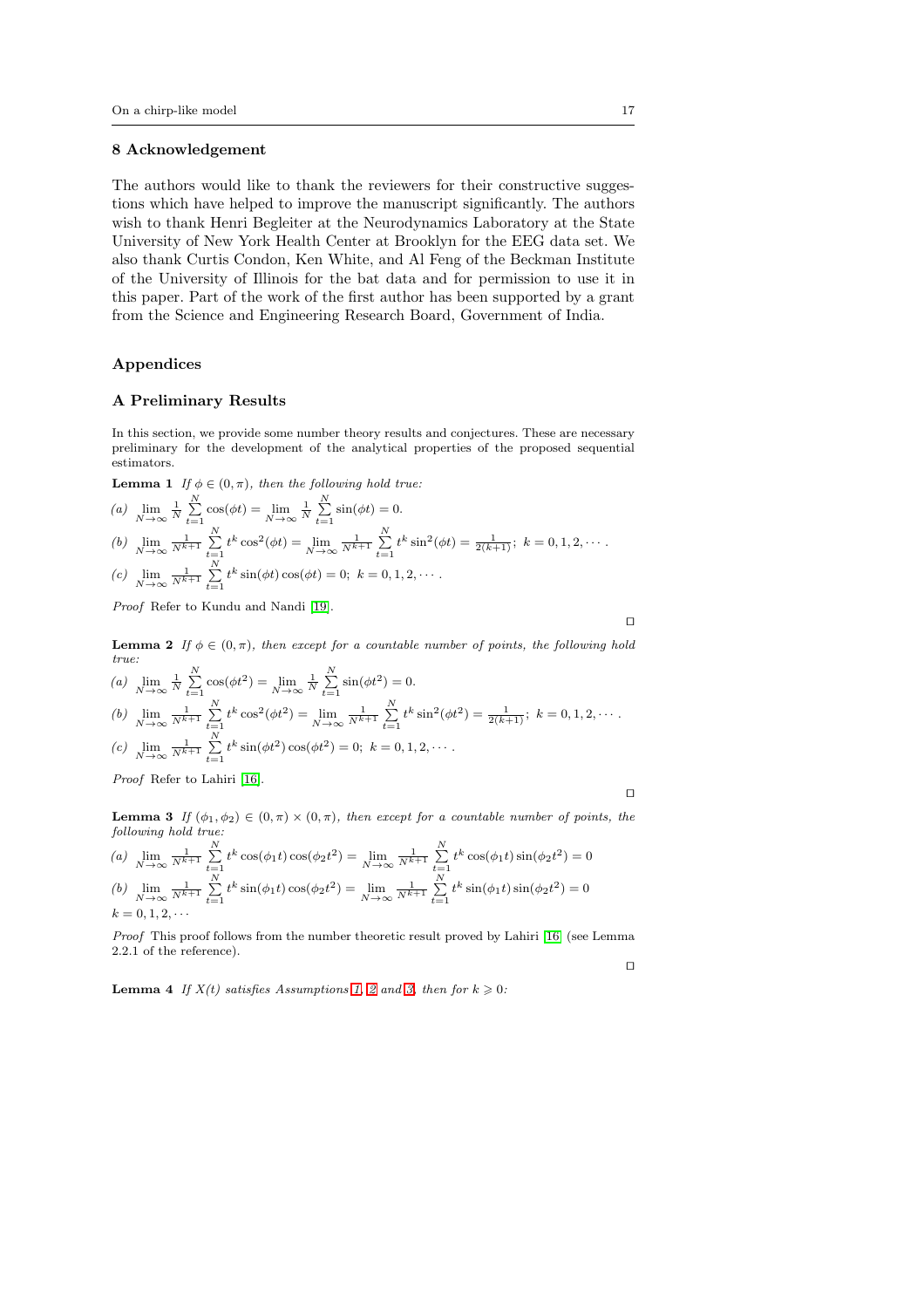$$
(a)\text{ }\sup_{\phi}\left|\frac{1}{N^{k+1}}\sum_{t=1}^{N}t^{k}X(t)e^{i(\phi t)}\right|\xrightarrow{a.s.}0 \qquad \qquad (b)\text{ }\sup_{\phi}\left|\frac{1}{N^{k+1}}\sum_{t=1}^{N}t^{k}X(t)e^{i(\phi t^{2})}\right|\xrightarrow{a.s.}0
$$

*Proof* These can be obtained as particular cases of Lemma 2.2.2 of Lahiri [\[16\]](#page-23-6).

The following conjecture is derivative of the famous number therory conjecture of Montgomery [\[10\]](#page-22-9). One may refer to Lahiri [\[16\]](#page-23-6) for details. Although these conjectures have not been proved theoretically, extensive numerical simulations indicate their validity.

<span id="page-17-1"></span>*Conjecture 1* If  $(\phi_1, \phi_2) \in (0, \pi) \times (0, \pi)$ , then except for a countable number of points, the following hold true:

(a)  $\lim_{N \to \infty}$  $\frac{1}{N^k\sqrt{N}}\sum_{t=1}^N t^k \cos(\phi_1 t^2) = \lim_{N\to\infty}$  $\frac{1}{N^k \sqrt{N}} \sum_{t=1}^N t^k \sin(\phi_1 t^2) = 0$  $\sum_{k=1}^{N} t^k \cos(\phi_1 t) \cos(\phi_2 t) = \lim_{k \to \infty} \frac{1}{N^k} \sum_{k=1}^{N}$ 

(b) 
$$
\lim_{N \to \infty} \frac{1}{N^k \sqrt{N}} \sum_{t=1}^N t^k \cos(\phi_1 t) \cos(\phi_2 t) = \lim_{N \to \infty} \frac{1}{N^k \sqrt{N}} \sum_{t=1}^N t^k \cos(\phi_1 t) \sin(\phi_2 t) = 0
$$

 $(c)$   $\lim_{N \to \infty}$  $\frac{1}{N^k\sqrt{N}}\sum_{t=1}^N t^k \sin(\phi_1 t) \sin(\phi_2 t) = \lim_{N\to\infty}$  $\frac{1}{N^k \sqrt{N}} \sum_{t=1}^N t^k \cos(\phi_1 t) \cos(\phi_2 t^2) = 0$ 

(d) 
$$
\lim_{N \to \infty} \frac{1}{N^k \sqrt{N}} \sum_{t=1}^N t^k \cos(\phi_1 t) \sin(\phi_2 t^2) = \lim_{N \to \infty} \frac{1}{N^k \sqrt{N}} \sum_{t=1}^N t^k \sin(\phi_1 t) \cos(\phi_2 t^2) = 0
$$
  
(e) 
$$
\lim_{N \to \infty} \frac{1}{N} \sum_{t=1}^N t^k \sin(\phi_1 t) \sin(\phi_2 t^2) = 0
$$

(e)  $\lim_{N \to \infty}$  $\frac{1}{N^k \sqrt{N}} \sum_{t=1}^N t^k \sin(\phi_1 t) \sin(\phi_2 t^2) = 0$  $k = 0, 1, 2, \dots$ .

### <span id="page-17-0"></span>B Consistency of the sequential ALSEs

<span id="page-17-2"></span>To prove the consistency of the sequential ALSEs of the non-linear parameters, we need the following two lemmas:

**Lemma 5** *Consider the set*  $S_{c_1}^{(j)} = {\alpha_j : |\alpha_j - \alpha_j^0| > c_1}; j = 1, ..., p$ *. If for any*  $c_1 > 0$ *, the following holds true:*

$$
\limsup_{S_{c_1}^{(1)}} \frac{1}{N} (I_{2j-1}(\alpha_j) - I_{2j-1}(\alpha_j^0)) < 0 \text{ a.s.},\tag{13}
$$

 $\phi$  *then*  $\hat{\alpha}_j \stackrel{a.s.}{\longrightarrow} \alpha_j^0$  *as*  $N \to \infty$ *. Note that*  $I_{2j-1}(\alpha_j)$  *can be obtained by replacing*  $y(t)$  *by*  $y_{2i-1}(t)$  *and*  $\alpha$  *by*  $\alpha_i$  *in equation* [\(6\)](#page-4-3).

*Proof* This proof follows along the same lines as the proof of Lemma 2A.2 in Grover [\[17\]](#page-23-8). ⊓⊔

<span id="page-17-3"></span>**Lemma 6** *Consider the set*  $S_{c_2}^{(k)} = \{\beta_k : |\beta_k - \beta_k^0| > c_2\}$ ;  $k = 1, ..., q$ . If for any  $c_2 > 0$ , *the following holds true:*

$$
\limsup\limits_{S^{(1)}_{c_2}}\frac{1}{N}(I_{2k}(\beta_k)-I_{2k}(\beta_k^0))<0\ \ a.s.,
$$

*then*  $\hat{\beta}_k \xrightarrow{a.s.} \beta_k^0$  *as*  $N \to \infty$ *. Note that*  $I_{2k}(\beta_k)$  *can be obtained by replacing*  $y(t)$  *by*  $y_{2k}(t)$  *and*  $\beta$  *by*  $\beta_k$  *in equation* [\(8\)](#page-5-2)*.* 

*Proof* This proof follows along the same lines as the proof of Lemma 2A.2 in Grover [\[17\]](#page-23-8). ⊓⊔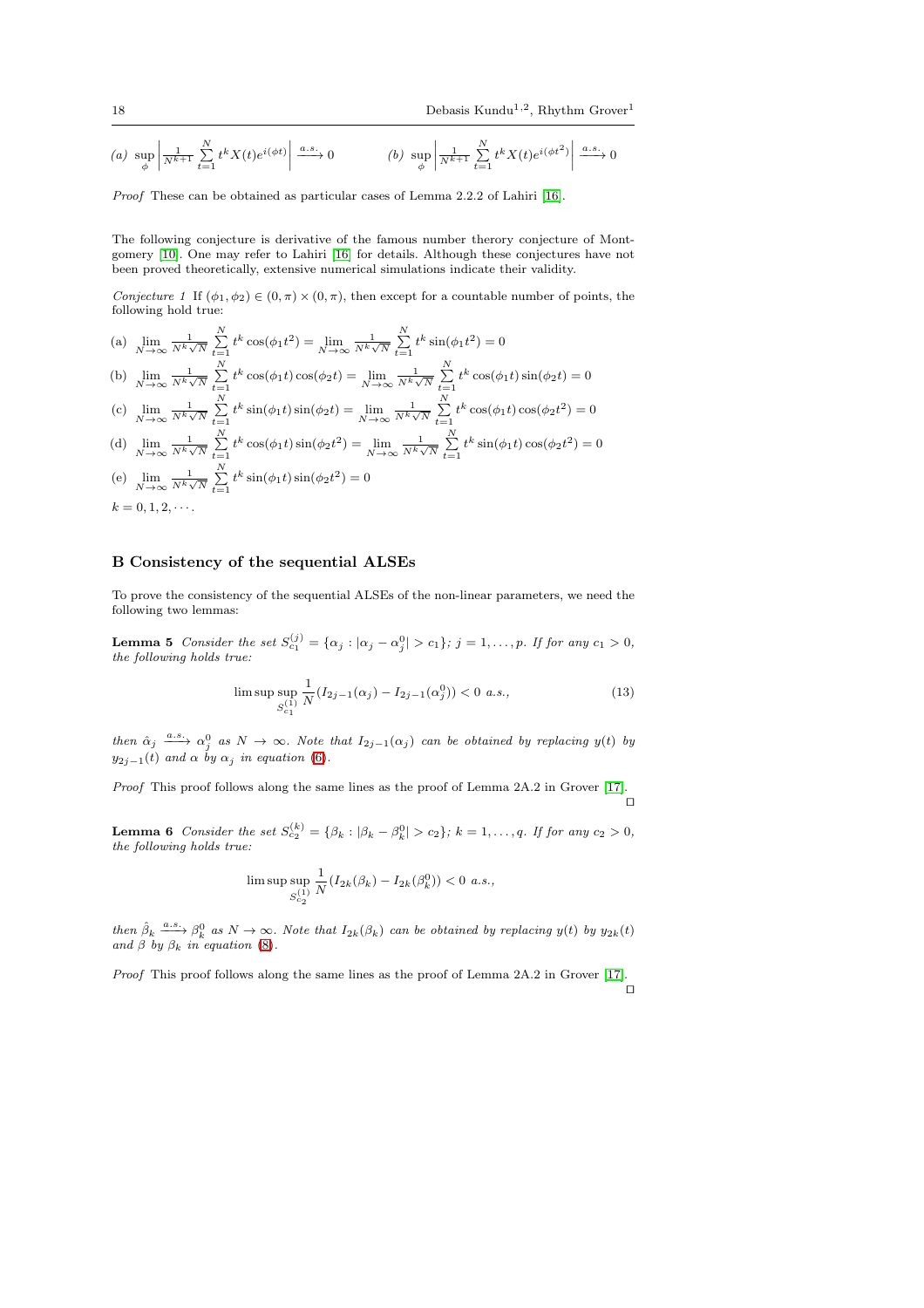1

*Proof of Theorem [1:](#page-8-0)* Here again, for convenience of notation, we assume  $p = 2$  and  $q = 2$ . Now we first prove the consistency of the non-linear parameter  $\hat{\alpha}_1$ . For that, we consider the following difference:

$$
\frac{1}{N}[I_1(\alpha_1) - I_1(\alpha_1^0)]
$$
\n
$$
= \frac{1}{N^2} \left\{ \sum_{t=1}^N y_1(t) \cos(\alpha_1 t) \right\}^2 + \frac{1}{N^2} \left\{ \sum_{t=1}^N y_1(t) \sin(\alpha_1 t) \right\}^2 - \frac{1}{N^2} \left\{ \sum_{t=1}^N y_1(t) \cos(\alpha_1^0 t) \right\}^2
$$
\n
$$
- \frac{1}{N^2} \left\{ \sum_{t=1}^N y_1(t) \sin(\alpha_1^0 t) \right\}^2
$$

where  $y_1(t) = y(t) = \mu(t, \theta)^1 + X(t)$  $y_1(t) = y(t) = \mu(t, \theta)^1 + X(t)$  $y_1(t) = y(t) = \mu(t, \theta)^1 + X(t)$ , the original data.

Using lemmas [1,](#page-16-0) [2,](#page-16-1) [3](#page-16-3) and [4,](#page-16-4) we get:

$$
\limsup_{S_{c_1}^{(1)}} \frac{1}{N} [I_1(\alpha_1) - I_1(\alpha_1^0)] = \limsup_{|\alpha_1 - \alpha_1^0| > c} \frac{1}{N} [I_1(\alpha_1) - I_1(\alpha_1^0)] = -\frac{A_1^{0^2}}{4} - \frac{B_1^{0^2}}{4}
$$

From Lemma [5,](#page-17-2) it follows that:

$$
\hat{\alpha}_1 \xrightarrow{a.s.} \alpha_1^0
$$
 as  $N \to \infty$ .

Let us recall that the linear parameter estimators of the first sinusoid are given by:

<span id="page-18-2"></span>
$$
\hat{A}_1 = \frac{2}{N} \sum_{t=1}^{N} y(t) \cos(\hat{\alpha_1} t) \qquad \hat{B}_1 = \frac{2}{N} \sum_{t=1}^{N} y(t) \sin(\hat{\alpha_1} t)
$$

To prove the consistency of the estimators of the linear parameters,  $A_1^0$  and  $B_1^0$ , we need the following lemma:

**Lemma 7** If  $\hat{\alpha}_1$  is the sequential ALSE of  $\hat{\alpha}_1^0$  then

$$
N(\hat{\alpha}_1 - \alpha_1^0) \xrightarrow{a.s.} 0 \text{ as } N \to \infty.
$$
 (14)

*Proof* Let us denote  $I'_1(\alpha_1)$  and  $I''_1(\alpha_1)$  as the first and second derivatives of the periodogram function  $I_1(\alpha_1)$ . Consider the Taylor series expansion of the function  $I'_1(\hat{\alpha}_1)$  around the point  $\alpha_1^0$  as follows:

<span id="page-18-1"></span>
$$
I_1'(\hat{\alpha}_1) - I_1'(\alpha_1^0) = (\hat{\alpha}_1 - \alpha_1^0)I_1''(\bar{\alpha}_1)
$$
\n(15)

where  $\bar{\alpha}_1$  is a point between  $\hat{\alpha}_1$  and  $\alpha_1^0$ . Since  $\hat{\alpha}_1$  is the argument maximiser of the function  $I_1(\alpha_1)$ , it implies that  $I'_1(\hat{\alpha}_1) = 0$ . Therefore, [\(15\)](#page-18-1) can be rewritten as follows:

$$
-I'_1(\alpha_1^0) = (\hat{\alpha}_1 - \alpha_1^0)I''_1(\bar{\alpha}_1)
$$
  
\n
$$
\Rightarrow (\hat{\alpha}_1 - \alpha_1^0) = -I'_1(\alpha_1^0)[I''_1(\bar{\alpha}_1)]^{-1}
$$
  
\n
$$
\Rightarrow N(\hat{\alpha}_1 - \alpha_1^0) = -\frac{1}{N^2}I'_1(\alpha_1^0)[\frac{1}{N^3}I''_1(\bar{\alpha}_1)]^{-1}
$$

Now using simple calculations and number theory results [1,](#page-16-0) [2](#page-16-1) and [3,](#page-16-3) one can show that:

$$
\frac{1}{N^2}I'_1(\alpha_1^0) \xrightarrow{a.s.} 0 \text{ as } N \to \infty, \text{ and}
$$

$$
\lim_{N \to \infty} \frac{1}{N^3} I_1''(\bar{\alpha}_1) = \lim_{N \to \infty} \frac{1}{N^3} I_1''(\alpha_1^0) = \frac{-(A_1^{0^2} + B_1^{0^2})}{24} \text{ as } N \to \infty.
$$

Combining the above three equations, we have the desired result.

<span id="page-18-0"></span> $\frac{1}{2} \mu(t,\theta) = \sum_{j=1}^{2} A_j^0 \cos(\alpha_j^0 t) + B_j^0 \sin(\alpha_j^0 t) + \sum_{k=1}^{2} C_k^0 \cos(\beta_k^0 t^2) + D_k^0 \sin(\beta_k^0 t^2)$ , and  $\theta =$  $(A_1^0, B_1^0, \alpha_1^0, C_1^0, D_1^0, \beta_1^0, A_2^0, B_2^0, \alpha_2^0, C_2^0, D_2^0, \beta_2^0)$ 

⊓⊔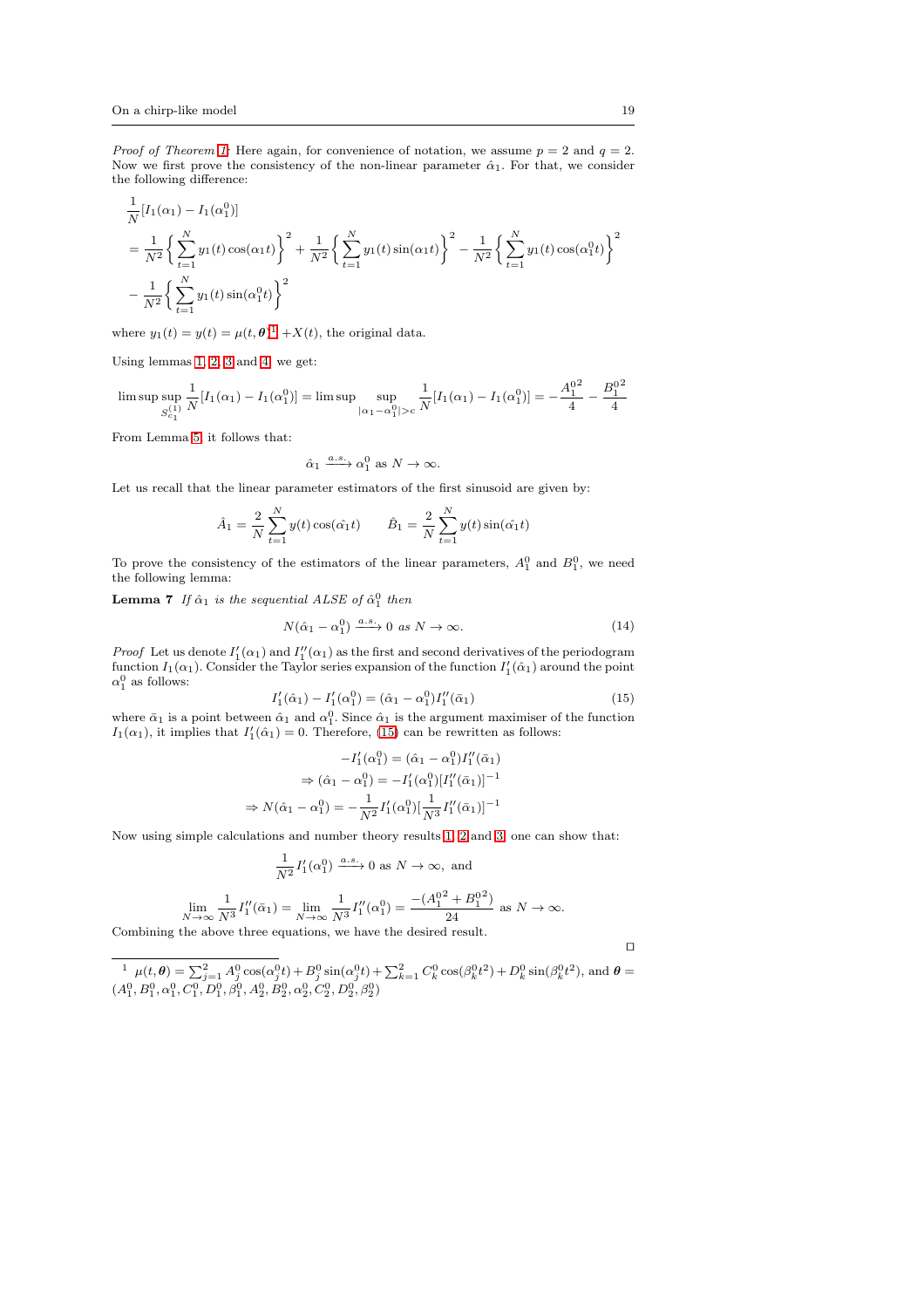Now, let us consider ALSE  $\hat{A}_1$  of  $A_1^0$ . Using Taylor series expansion, we expand  $\cos(\hat{\alpha}_1 t)$ around the point  $\alpha_1^0$  and get:

$$
\hat{A}_1 = \frac{2}{N} \sum_{t=1}^{N} y(t) \cos(\hat{\alpha}_1 t)
$$
  
=  $\frac{2}{N} \sum_{t=1}^{N} \left\{ \mu(t, \theta) + X(t) \right\}$   
 $\times \left\{ \cos(\alpha_1^0 t) - t(\hat{\alpha}_1 - \alpha_1^0) \sin(\bar{\alpha}_1 t) \right\} \xrightarrow{a.s.} A_1^0 \text{ as } N \to \infty.$ 

The convergence in the last step follows on using the results from the preliminary number theory results (see lemmas [1,](#page-16-0) [2,](#page-16-1) [3](#page-16-3) and [4\)](#page-16-4) and Lemma [7](#page-18-2) .

One can show the consistency of  $\hat{B}_1$  in the same manner as we proved for  $\hat{A}_1$ . Next we show the strong consistency of the estimator  $\hat{\beta}_1$ . For that, we consider the difference:

$$
\frac{1}{N}[I_2(\beta_1) - I_2(\beta_1^0)]
$$
\n
$$
= \frac{1}{N^2} \left\{ \sum_{t=1}^N y_2(t) \cos(\beta_1 t^2) \right\}^2 + \frac{1}{N^2} \left\{ \sum_{t=1}^N y_2(t) \sin(\beta_1 t^2) \right\}^2 - \frac{1}{N^2} \left\{ \sum_{t=1}^N y_2(t) \cos(\beta_1^0 t^2) \right\}^2
$$
\n
$$
- \frac{1}{N^2} \left\{ \sum_{t=1}^N y_2(t) \sin(\beta_1^0 t) \right\}^2
$$

where  $y_2(t) = y_1(t) - \hat{A}_1 \cos(\hat{\alpha}_1 t) - \hat{B}_1 \sin(\hat{\alpha}_1 t)$ . On using lemmas [1,](#page-16-0) [2,](#page-16-1) [3](#page-16-3) and [4,](#page-16-4) we have:

$$
\limsup_{|\beta_1 - \beta_1^0| > c} \frac{1}{N} [I_2(\beta_1) - I_2(\beta_1^0)] = -\frac{C_1^{0^2}}{4} - \frac{B_1^{0^2}}{4} < 0 \text{ a.s.}
$$

Therefore,  $\hat{\beta}_1 \xrightarrow{a.s.} \beta_1^0$  as  $N \to \infty$ . This follows from Lemma [6.](#page-17-3)

To prove the consistency of linear parameter estimators of the first chirp component, that is,  $\hat{C}_1$  and  $\hat{D}_1$ , we need the following lemma

**Lemma 8** If  $\hat{\beta}_1$  is the sequential ALSE of  $\beta_1^0$ , then

$$
N^2(\hat{\beta}_1 - \beta_1^0) \xrightarrow{a.s.} 0 \text{ as } N \to \infty.
$$
 (16)

*Proof* The proof of this lemma follows along the same lines as that of Lemma [7.](#page-18-2)

⊓⊔

The consistency of linear parameter estimators  $\hat{C}_1$  and  $\hat{D}_1$  can now be shown along the same lines as that of  $\hat{A}_1$  above.

Following the above proof, one can easily show the strong consistency of the second sinusoid component and chirp component parameter estimates. Moreover, the results can be extended for any  $p$  and  $q$  in general.

⊓⊔ *Proof of Theorem [2:](#page-9-1)* Let us first consider the ALSE  $\hat{A}_{p+1}$  of the linear parameter  $A_{p+1}^0$ :

$$
\hat{A}_{p+1} = \frac{2}{N} \sum_{t=1}^{N} y_{p+q+1}(t) \cos(\hat{\alpha}_{p+1} t)
$$
\n(17)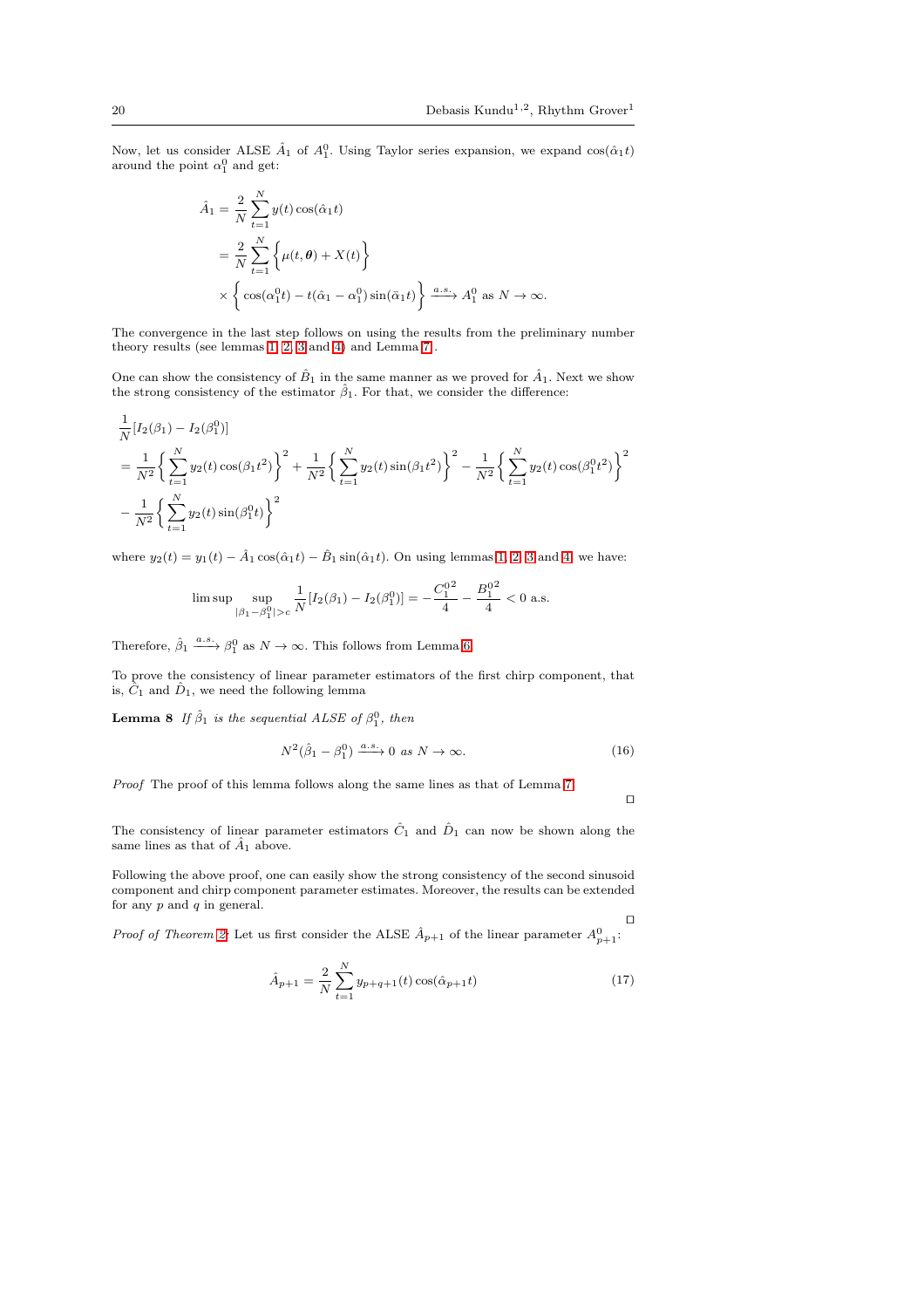Now  $y_{p+q+1}(t)$  is the data obtained by eliminating the effect of first p sinusoids and first q chirp components from the original data. It means that

$$
y_{p+q+1}(t) = y_1(t) - \sum_{j=1}^p \{\hat{A}_j \cos(\hat{\alpha}_j t) + \hat{B}_j \sin(\hat{\alpha}_j t)\} - \sum_{k=1}^q \{\hat{C}_k \cos(\hat{\beta}_k t^2) + \hat{D}_k \sin(\hat{\beta}_k t^2)\}
$$
  
=  $X(t) + o(1)$ , using the results derived in the proof of Theorem 1. (18)

Using the above equation, we get:

$$
\hat{A}_{p+1} = \frac{2}{N} \sum_{t=1}^{N} (X(t) + o(1)) \cos(\hat{\alpha}_{p+1} t) = \frac{2}{N} \sum_{t=1}^{n} X(t) \cos(\hat{\alpha}_{p+1} t) + o(1)
$$
\n
$$
\frac{a.s.}{\sqrt{2}} 0 \text{ as } N \to \infty.
$$
\n(19)

This follows from Lemma [4.](#page-16-4) Similarly we have the following result:

$$
\hat{B}_{p+1} = \frac{2}{N} \sum_{t=1}^{N} y_{p+q+1}(t) \sin(\hat{\alpha}_{p+1}t) = \frac{2}{N} \sum_{t=1}^{N} (X(t) + o(1)) \sin(\hat{\alpha}_{p+1}t)
$$
\n
$$
= \frac{2}{N} \sum_{t=1}^{n} X(t) \sin(\hat{\alpha}_{p+1}t) + o(1) \xrightarrow{a.s.} 0 \text{ as } N \to \infty.
$$
\n(20)

Analogously one can show that in case of overestimation the sequential ALSEs of the amplitudes of the chirp component converge to 0 as well, that is,

$$
\hat{C}_{q+1} \xrightarrow{a.s.} 0
$$
 as  $N \to \infty$  and  $\hat{D}_{q+1} \xrightarrow{a.s.} 0$  as  $N \to \infty$ .

Hence, the result.

⊓⊔

## <span id="page-20-0"></span>C Asymptotic distribution of the sequential ALSEs

*Proof of Theorem [3:](#page-9-0)* To prove this theorem we will show asymptotic equivalence between the proposed sequential ALSEs and the sequential LSEs (see Grover [\[17\]](#page-23-8)). For ease of notation, we assume  $p = q = 2$  here, however the result can be extended for any p and q. First consider:

$$
\frac{1}{N}Q_1(\alpha_1) = \frac{1}{N} \sum_{t=1}^{N} \left( y(t) - A_1 \cos(\alpha_1 t) - B_1 \sin(\alpha_1 t) \right)^2
$$

$$
= \frac{1}{N} \sum_{t=1}^{N} y^2(t) - \frac{2}{N} y(t) \left\{ A_1 \cos(\alpha_1 t) + B_1 \sin(\alpha_1 t) \right\} + \frac{1}{N} \sum_{t=1}^{N} \left\{ A_1 \cos(\alpha_1 t) + B_1 \sin(\alpha_1 t) \right\}^2
$$

$$
= \frac{1}{N} \sum_{t=1}^{N} y^2(t) - \frac{1}{N} J_1(A_1, B_1, \alpha_1) + o(1)
$$

where,

$$
\frac{1}{N}J_1(A_1, B_1, \alpha_1) = \frac{2}{N} \sum_{t=1}^{N} y(t) \left\{ A_1 \cos(\alpha_1 t) + B_1 \sin(\alpha_1 t) \right\} - \frac{A_1^2 + B_1^2}{2}
$$

At  $A_1 = \hat{A}_1$  and  $B_1 = \hat{B}_1$ , one can show that:

$$
J_1(\hat{A}_1, \hat{B}_1, \alpha_1) = I_1(\alpha_1)
$$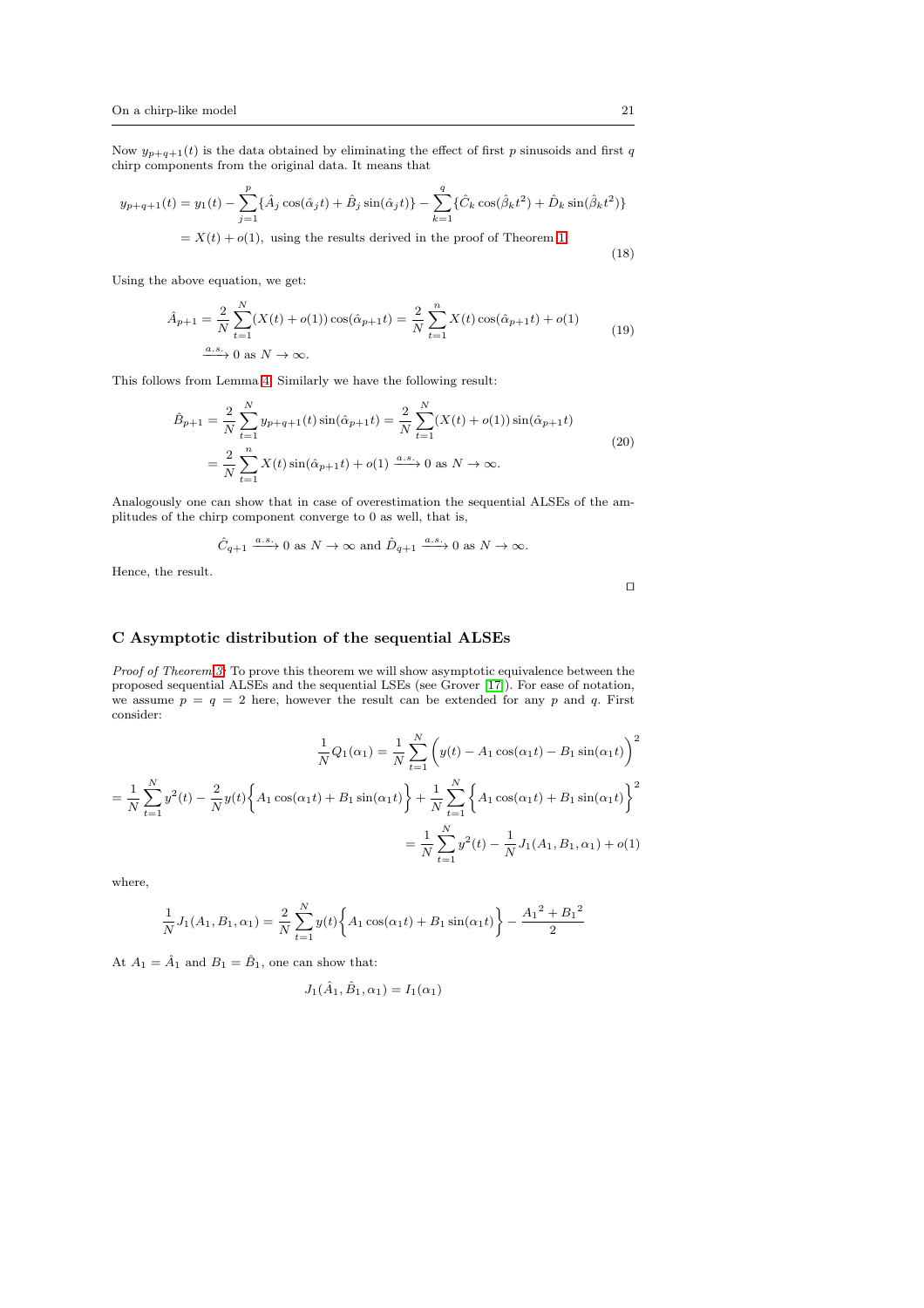Therefore, the estimator of  $(A_1^0, B_1^0, \alpha_1^0)$  that maximises  $J_1(A_1, B_1, \alpha_1)$  is equivalent to the sequential ALSE of  $(\hat{A}_1, \hat{B}_1, \hat{\alpha}_1)$ . Now expanding  $\mathbf{J}'_1(\hat{A}_1, \hat{B}_1, \hat{\alpha}_1)$  around the point  $(A_1^0, B_1^0, \alpha_1^0)$ , we have:

$$
\mathbf{J}'_1(\hat{A}_1, \hat{B}_1, \hat{\alpha}_1) - \mathbf{J}'_1(A_1^0, B_1^0, \alpha_1^0) = (\hat{A}_1, \hat{B}_1, \hat{\alpha}_1) - (A_1^0, B_1^0, \alpha_1^0) [\mathbf{J}'_1(\hat{A}_1, \hat{B}_1, \hat{\alpha}_1)]^{-1}
$$
  
\n
$$
\Rightarrow -\mathbf{J}'_1(A_1^0, B_1^0, \alpha_1^0) [\mathbf{J}''_1(\bar{A}_1, \bar{B}_1, \bar{\alpha}_1)]^{-1} = (\hat{A}_1, \hat{B}_1, \hat{\alpha}_1) - (A_1^0, B_1^0, \alpha_1^0)
$$

Now we compute the elements of first derivative vector  $J'_{1}(A_1^0, B_1^0, \alpha_1^0)$  and using the preliminary lemmas [1,](#page-16-0) [2](#page-16-1) and [3](#page-16-3) and the Conjecture [1,](#page-17-1) we obtain:

$$
\frac{\partial J_1(A_1^0, B_1^0, \alpha_1^0)}{\partial A_1} = \frac{2}{N} \sum_{t=1}^N y(t) \cos(\alpha_1^0 t) - A_1^0 = \frac{2}{N} \sum_{t=1}^N X(t) \cos(\alpha_1^0 t) + o(\frac{1}{\sqrt{N}})
$$
  
Similarly, 
$$
\frac{1}{N} \frac{\partial J_1(A_1^0, B_1^0, \alpha_1^0)}{\partial B_1} = \frac{2}{N} \sum_{t=1}^N X(t) \sin(\alpha_1^0 t) + o(\frac{1}{\sqrt{N}})
$$

Also,

$$
\frac{1}{N}\frac{\partial J_1(A_1^0,B_1^0,\alpha_1^0)}{\partial B_1} = \frac{2}{N}\sum_{t=1}^NtX(t)\bigg\{-A_1^0\sin(\alpha_1^0 t)+B_1^0\cos(\alpha_1^0 t)\bigg\} + o(\sqrt{N})
$$

From the above three equations, it is easy to see that:

$$
\begin{aligned} &\mathbf{Q}_1'(A_1^0,B_1^0,\alpha_1^0)=-\mathbf{J}_1'(A_1^0,B_1^0,\alpha_1^0)+\left[o(\sqrt{N})\ o(\sqrt{N})\ o(N\sqrt{N})\right]\\ &\Rightarrow \mathbf{Q}_1'(A_1^0,B_1^0,\alpha_1^0)\mathbf{D}_1=-\mathbf{J}_1'(A_1^0,B_1^0,\alpha_1^0)\mathbf{D}_1+\left[o(1)\ o(1)\ o(1)\right] \end{aligned}
$$

Therefore,

$$
\lim_{N \to \infty} \mathbf{Q}'_1(A_1^0, B_1^0, \alpha_1^0) \mathbf{D}_1 = -\lim_{N \to \infty} \mathbf{J}'_1(A_1^0, B_1^0, \alpha_1^0) \mathbf{D}_1
$$

Similarly, on computing the elements of the second derivative matrix, it can be shown that

$$
\lim_{N \to \infty} \mathbf{D}_1 \mathbf{Q}_1'' (A_1^0, B_1^0, \alpha_1^0) \mathbf{D}_1 = -\lim_{N \to \infty} \mathbf{D}_1 \mathbf{J}_1'' (A_1^0, B_1^0, \alpha_1^0) \mathbf{D}_1
$$

On combining these results, we get the asymptotic equivalence between the sequential ALSE  $(\hat{A}_1, \hat{B}_1, \hat{\alpha}_1)$  and  $(\hat{A}_{1LSE}, \hat{B}_{1LSE}, \hat{\alpha}_{1LSE})$ . It has been proved in Grover [\[17\]](#page-23-8) that the sequential LSEs have the same asymptotic distribution as the LSEs of the parameters of a chirp-like model. This implies that  $((\hat{A}_1 - A_1^0), (\hat{B}_1 - B_1^0), (\hat{\alpha}_1 - \alpha_1^0))$   $\mathbf{D}_1^{-1} \stackrel{d}{\rightarrow} \mathcal{N}_3(0, c\sigma^2 \mathbf{\Sigma}_{j}^{(1)^{-1}})$  as  $N \rightarrow$ ∞.

Next to derive the asymptotic distribution of the sequential ALSEs of first chirp component parameters, that is,  $(\hat{C}_1, \hat{D}_1, \hat{\beta}_1)$ , we proceed as before.

<span id="page-21-0"></span>
$$
\frac{1}{N}Q_2(C_1, D_1, \beta_1) = \frac{1}{N} \sum_{t=1}^{N} \left( y_2(t) - C_1 \cos(\beta_1 t^2) - D_1 \sin(\beta_1 t^2) \right)^2.
$$
(21)

Here,

$$
y_2(t) = y(t) - \hat{A}_1 \cos(\alpha_1 t) - \hat{B}_1 \sin(\alpha_1 t)
$$

$$
= A_2^0 \cos(\alpha_2^0 t) + B_2^0 \sin(\alpha_2^0 t) + \sum_{k=1}^2 \{ C_k^0 \cos(\beta_k^0 t^2) + D_k^0 \sin(\beta_k^0 t^2) \} + o(1)
$$

Now expanding the right hand side of [\(21\)](#page-21-0), we get:

$$
\frac{1}{N}Q_2(C_1, D_1, \beta_1) = \frac{1}{N} \sum_{t=1}^{N} y_2^2(t) - \frac{1}{N} J_2(C_1, D_1, \beta_1) + o(1),
$$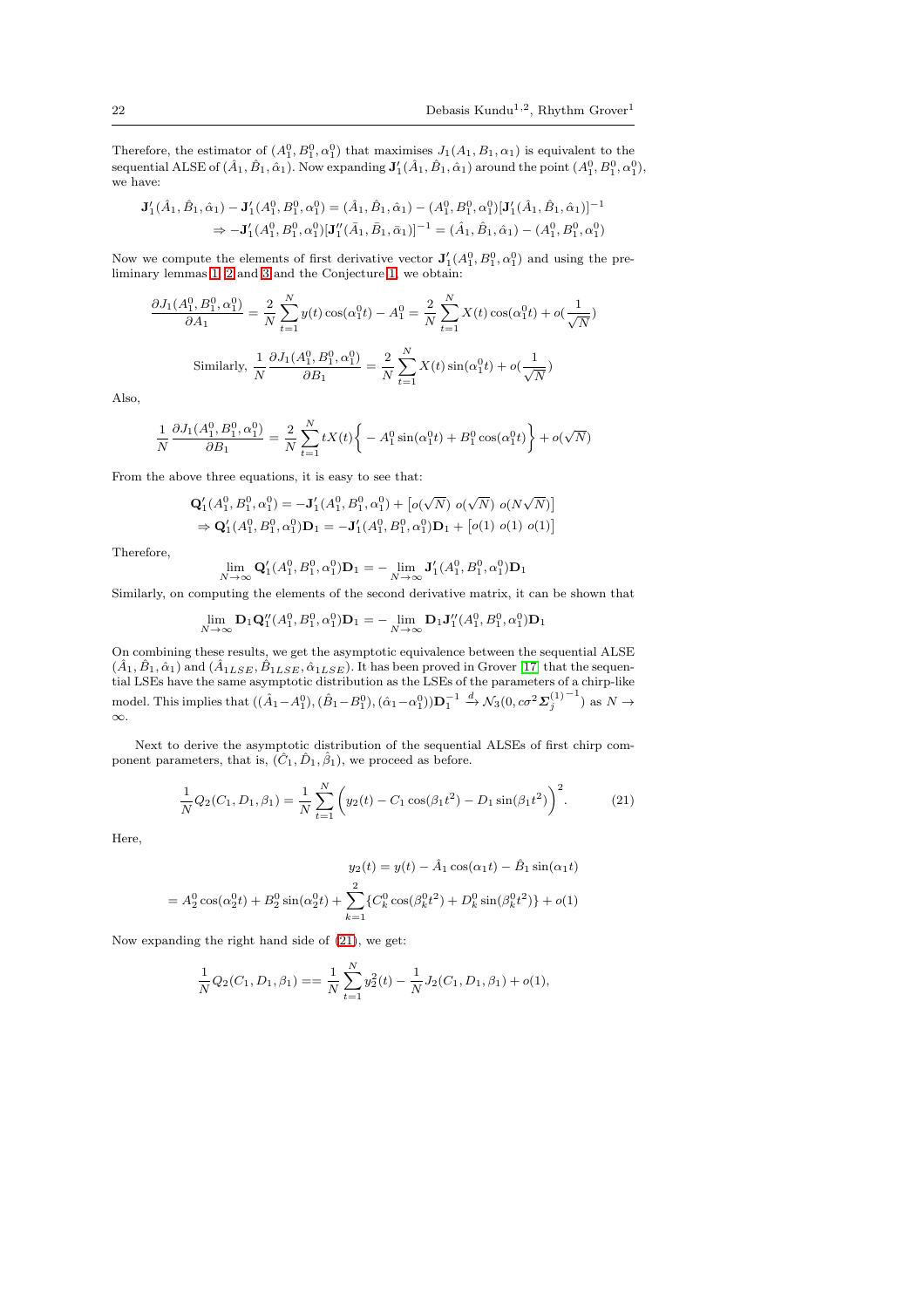where

$$
\frac{1}{N}J_2(C_1, D_1, \beta_1) = \frac{2}{N} \sum_{t=1}^{N} y_2(t) \left\{ C_1 \cos(\beta_1 t^2) + D_1 \sin(\beta_1 t^2) \right\} - \frac{C_1^2 + D_1^2}{2}
$$

We compute  $\frac{1}{N}$ **J**<sup>'</sup><sub>2</sub>( $C_1^0$ ,  $D_1^0$ ,  $\beta_1^0$  and using Conjecture [1](#page-17-1) and lemmas [1,](#page-16-0) [2](#page-16-1) and [3,](#page-16-3) we get:

$$
\frac{1}{N} \frac{\partial J_2(C_1^0, D_1^0, \beta_1^0)}{\partial C_1} = \frac{2}{N} \sum_{t=1}^N X(t) \cos(\beta_1^0 t^2) + o(\frac{1}{\sqrt{N}})
$$

$$
\frac{1}{N} \frac{\partial J_2(C_1^0, D_1^0, \beta_1^0)}{\partial D_1} = \frac{2}{N} \sum_{t=1}^N X(t) \sin(\beta_1^0 t^2) + o(\frac{1}{\sqrt{N}})
$$

$$
\frac{1}{N} \frac{\partial J_2(C_1^0, D_1^0, \beta_1^0)}{\partial \beta_1} = \frac{2}{N} \sum_{t=1}^N t^2 X(t) \{-C_1^0 \sin(\beta_1^0 t^2) + D_1^0 \cos(\beta_1^0 t^2) \} + o(N\sqrt{N})
$$

A similar equivalence can now be established between the  $\mathbf{Q}'_2(C_1^0, D_1^0, \beta_1^0)$  and  $\mathbf{J}'_2(C_1^0, D_1^0, \beta_1^0)$ and  $\mathbf{Q}_2''(C_1^0, D_1^0, \beta_1^0)$  and  $\mathbf{J}_2''(C_1^0, D_1^0, \beta_1^0)$ . Procceding exactly the same way as for the first sinusoid estimators, it can be shown that the sequential ALSE  $(\hat{C}_1, \hat{D}_1, \hat{\beta}_1)$  and the sequential LSE  $(\hat{C}_{1LSE}, \hat{D}_{1LSE}, \hat{\beta}_{1LSE})$  have the same asymptotic distribution. The asymptotic distribution of the sequential LSE has been derived explicitly by Grover [\[17\]](#page-23-8) in her thesis. Thus, we have:

$$
((\hat{C}_1 - C_1^0), (\hat{D}_1 - D_1^0), (\hat{\beta}_1 - \beta_1^0))\mathbf{D}_2^{-1} \xrightarrow{d} \mathcal{N}_3(0, c\sigma^2 \Sigma_1^{(2)^{-1}})
$$
 as  $N \to \infty$ ,

the desired result. The result can now be extended for any  $p$  and  $q$ .

⊓⊔

#### References

- <span id="page-22-2"></span>1. Bello, P., 1960. Joint estimation of delay, Doppler, and Doppler rate. IRE Transactions on Information Theory, Vol. 6, Issue 3, pp. 330-341.
- <span id="page-22-3"></span>2. Kelly, E. J., 1961. The radar measurement of range, velocity and acceleration. IRE Transactions on Military Electronics, Vol. 1051, Issue 2, pp. 51-57.
- <span id="page-22-0"></span>3. Jennrich, R.I., 1969. Asymptotic properties of non-linear least squares estimators. The Annals of Mathematical Statistics, Vol. 40, Issue 2, pp. 633-643.
- <span id="page-22-1"></span>4. Wu, C.F. J., 1981. Asymptotic theory of nonlinear least squares estimation. The Annals of Statistics, Vol. 9, pp. 501-513.
- <span id="page-22-4"></span>5. Abatzoglou, T. J., 1986. Fast maximnurm likelihood joint estimation of frequency and frequency rate. IEEE Transactions on Aerospace and Electronic Systems, Vol. 6, pp. 708- 715.
- <span id="page-22-5"></span>6. Kumaresan, R. and Verma, S. 1987. On estimating the parameters of chirp signals using rank reduction techniques. In Proceedings 21st Asilomar Conference on Signals, Systems and Computers. pp. 555-558.
- <span id="page-22-6"></span>7. Djuric, P. M., and Kay, S. M., 1990. Parameter estimation of chirp signals. IEEE Transactions on Acoustics, Speech, and Signal Processing, Vol. 38, Issue 12, pp. 2118-2126.
- <span id="page-22-7"></span>8. Peleg, S. and Porat, B., 1991. Linear FM signal parameter estimation from discrete-time observations. IEEE Transactions on Aerospace and Electronic Systems, Vol. 27, Issue 4, pp. 607-616.
- <span id="page-22-8"></span>9. Kwiatkowski, D., Phillips, P.C., Schmidt, P. and Shin, Y., 1992. Testing the null hypothesis of stationarity against the alternative of a unit root: How sure are we that economic time series have a unit root?. Journal of Econometrics, Vol. 54(1-3), pp. 159-178.
- <span id="page-22-9"></span>10. Montgomery, H.L., 1994. Ten lectures on the interface between analytic number theory and harmonic analysis (No. 84). American Mathematical Society.